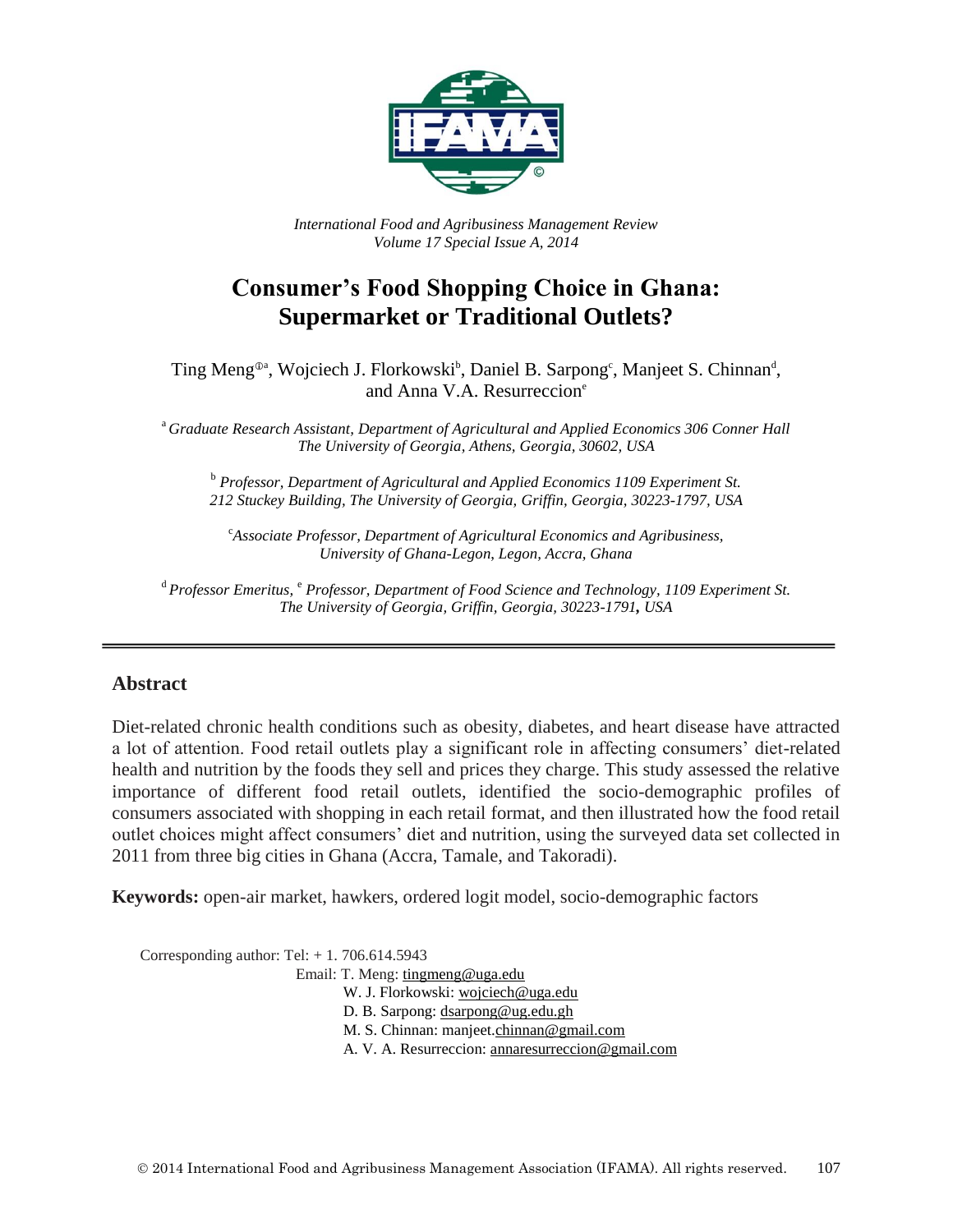### **Introduction**

A tremendous dietary change and nutrition transition is occurring in developing countries. For the most part, this change is due to the substantial economic growth and rapid disposable income increase during the last decades. Consumers have become more concerned about the diversity, nutrition, and quality of food products they eat. Between 1963 and 2003, there was a decline in root and tuber consumption in developing countries, but a large increase in calorie-dense food products including meat (119%), sugar (127%), and vegetable oils (199%) (Kearney 2010). In the Eastern Asia/Pacific Rim region, including China and Thailand, pesticide free is considered as key food attribute (Moser et al. 2011). Similarly, demand for organic food products has increased, in addition to demand for quality assurance measures such as product labeling and traceability (Mashinini 2006). Now consumers are able to exercise these preferences due to increasing access to the expanded retail sector.

In addition to this large shift in food preferences, the food supply system in these developing countries, especially food retail formats, is also undergoing a dramatic change. Driven by the new food demand and liberalization of retail foreign direct investment (FDI), the "supermarket revolution" wave began in developing countries in the early 1990s and then spread to Latin America, followed by East/Southeast Asia and East/South Africa, then finally West Africa (Reardon et al. 2003; Reardon et al. 2004; Reardon and Hopkins 2006). In China, many international retailers, such as Walmart, are present and expanding quickly (McLoughlin et al. 2012) and their share amounts to 5-20% of national food retail sales (Hawkes 2008).

Numerous previous studies comprehensively explored the effect of supermarkets. The reports include the competition between supermarkets and existing actors in the food system (Reardon et al. 2009; Neven et al. 2006), the challenges faced by small farms and small processing/distribution firms (Louw et al. 2007 and 2008), as well as the macro impacts on domestic market development, local employment, and economic growth (Shepherd 2005; Emongor and Kirsten 2009). However, as the final link in the food supply chain, the consumer's role has often been neglected or underestimated. Among the previous studies, very few investigate supermarket expansion in developing countries and how it relates to the consumer food outlet choice. Consumers' selective adoption of supermarkets was first identified by Goldman (2000), who noted "consumers who regularly shop in supermarkets continue to purchase fresh food in traditional outlets". Okello et al. (2011) used interview information to access consumer choice of retail outlets when purchasing fresh vegetables in Kenya. Gorton et al. (2011) applied a consumer-centered model to investigate the extent to which supermarkets can capture food retailing in Thailand. Unfortunately, many developing countries do not have resources to conduct consumer surveys about food consumption and diet (Kearney 2010). Our study expands this literature by explicitly considering consumer decisions. We examine consumer food retail format choice of both modern and traditional food outlets in terms of consumer's socio-demographic characteristics in West Africa.

Growing incomes, expanding retail outlets, and changing consumer preferences in developing countries call for an examination of determinants of consumer retail food outlet choice. This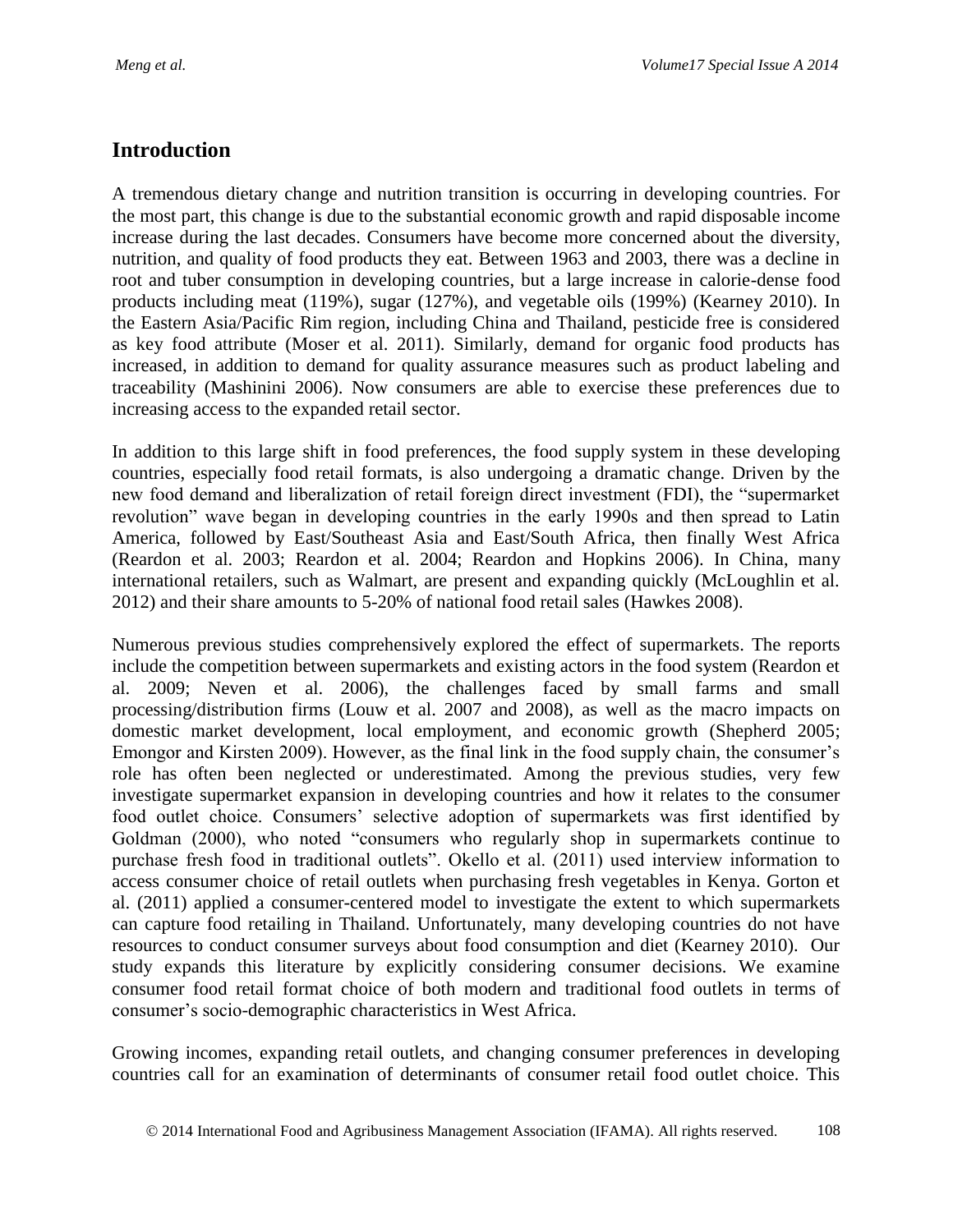study investigates consumers' food retail shopping choices and explores how the choices could affect their diet, nutrition, and health. The present study contributes to the empirical literature addressing consumer outlet choice, and specifically fills the gap in such studies in sub-Saharan Africa by analyzing consumer choice of retail outlets for food purchasing, using the survey data collected from Ghana's urban households in 2011. The objectives of the study are to: a) explore the food retail system structure in urban Ghana; b) identify what factors, including sociodemographic characteristics, affect consumer food shopping frequency in supermarkets and traditional outlets, i.e., open-air markets and hawkers; c) illustrate the potential association between food retail outlet choice and consumer diets.

In recent decades, diet-related chronic health conditions such as obesity, diabetes, and heart disease have attracted a lot of attention. Dietary patterns can be influenced by the availability and accessibility of different types of foods (Farley et al. 2009). The increased consumption of energy-dense foods rather than foods such as fresh vegetables and fruits may be the reason for an increased prevalence of poor nutrition, obesity, and chronic diseases (Donkin et al. 2000).

The retail food outlets including supermarkets, hawkers, and open-air markets connect consumers to their food choices. These food retail outlets play a significant role in affecting consumers' diet-related health and nutrition, by the foods they sell and prices they charge. Both the promotional strategies used by some retail outlet types, and the implemented nutrition-related activities (Hawkes 2008; Tessier et al. 2010) may lead to disparities in diet and health (Moore and Diez Roux 2006). However, there is a lack of consensus on which food retail format is the best for promoting optimal nutrition for consumers. For example, in Chile, the traditional markets still compete strongly in the fruit and vegetable sector (Faiguenbaum et al. 2002). This ability to compete is a result of consumer perceptions that traditional markets offer both good prices and freshness (Goldman et al. 2002). In several large Chinese cities, about 49% of consumers reported buying the bulk of their fresh vegetables from supermarkets (Hu et al. 2004). For those participants in the US food stamp program, supermarket access was a positive predictor of fruit consumption (Rose and Richards 2004). Some studies find that limited access to supermarkets may result in poor nutrition by reducing consumption of healthy fresh foods (Morland et al. 2006; Tessier et al. 2008; Farley et al. 2009).

Additionally, supermarkets play a crucial role in introducing new processed foods or nutritious products, such as exotic out-of-season fruits or conveniently packaged vegetable snacks (Hawkes 2008). However, there are also some critics of different food outlets (i.e., supermarket, open-air market, and hawkers). For instance, supermarket expansion may be related to modern health problems such as obesity (Michimi and Wimberly 2010). Also, it has been shown that low food quality is often closely related to food products offered by hawkers (Mensah et al. 2002; Hanashiro et al. 2005; Toh and Birchenough 2000; Rane 2011). Similarly, practicing appropriate sanitation guidelines and periodic bacteriological control is necessary in open-air markets to reduce food contamination (Angelidis and Koutsoumanis 2006; Filiousis et al. 2009).

Results of an econometric model using the ordered logit regression indicate that supermarkets are accepted by urban households, especially those with high incomes or the higher education. Such households are more likely to have been exposed to exotic or out-of-season vegetables and fruits, processed food products, and new, highly nutritious food products. However, consistent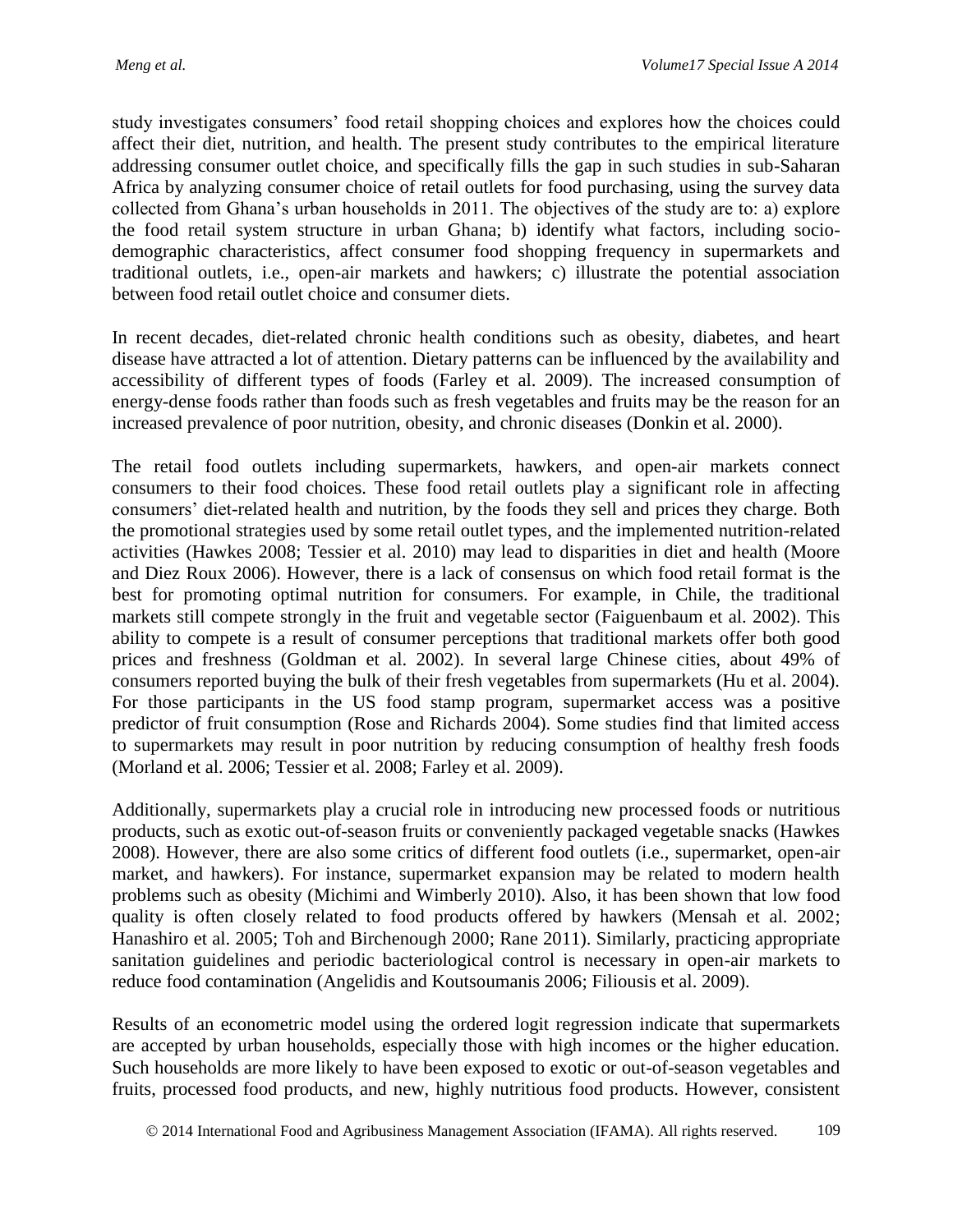with a previous study (Field et al. 2010), the traditional retail food outlets continue to be a significant part of the agri-food system in Ghana. Results of the current study suggest that openair markets still dominate the food retail system in Ghana, and are preferred by non-college educated households. Open-air markets especially provide large households with locally produced foods including fresh meat, vegetables, and fruits. The significant role of hawkers (the oldest food retail format) has been confirmed in Ghana's food retail system. They are favored by the low-income and less-educated households with small children, competing in terms of convenience. Thus, individuals frequently buying from hawkers are more likely to consume ready-to-eat foods, convenience foods, or beverages.

For decades, researchers focused solely on supermarkets as retail outlets (Mai and Zhao 2004; Min 2006; Theodoridis and Chatzipanagiotou 2009). Several studies explored the product attributes in supermarkets and traditional markets such as price, quality, and variety (Goldman and Hino 2005; Minten and Reardon 2008). However, there is a lack of adequate studies assessing and comparing both modern and traditional food retail outlets in terms of consumer food shopping frequency, especially in West Africa, and the corresponding development of consumer profiles. Therefore, the present study fills the gap with a unique and comprehensive, as permitted by gathered data, illustration of consumer's food shopping choice issue in Ghana. The identified consumer profiles in each food retail outlet type provide insights to private organizations. Food manufacturers, distributors/marketers, or potential food retailers gain knowledge essential for marketing strategy, including entry or expansion decisions. Furthermore, knowledge of food retail choices shows how various food retail formats are associated with consumer food selection, which affects consumer diet, nutrition, and eventually, health. This valuable information can be used by public agencies concerned about improving local diet, nutrition, and health by promoting certain healthy foods through different food retail outlets.

# **Food Retailing in Ghana**

In the 1990s, the supermarket expansion spread to developing countries. Supermarket format appealed to consumers with adequate buying power. In East Africa, supermarkets developed from a tiny niche to an active food retail outlet in Kenya taking a fifth of food retail, while more than a third of their sales were from better off consumers (Neven et al. 2006). In South Africa, the number of supermarkets has been steadily growing, and has become a strong competitor for local stores (D'Haese and Huylenbroeck 2005). Regarding traditional food outlets, urbanites in Nigeria tend to buy their food from street vendors and hawkers (Nigeria 2013). Similarly, evidence suggests that expansion of the modern supermarket sector continues in Ghana, even though traditional food retail outlets such as open-air markets and street hawking remain important in food shopping. The latter two represent a significant part of the agri-food system that meets the needs of low-income and rural households (Reardon et al. 2004; Field et al. 2010).

McClelland's (1962) definition states, "Supermarkets are large self-service food shops." In our study, "supermarket" typically implies a larger grocery store owned by an independent proprietor. It also includes some large chain stores located in shopping centers. Supermarkets sell a wide variety of products such as dry goods, meats, bakery items, beverages, frozen foods, dairy products, and non-food goods, and provide food-processing services.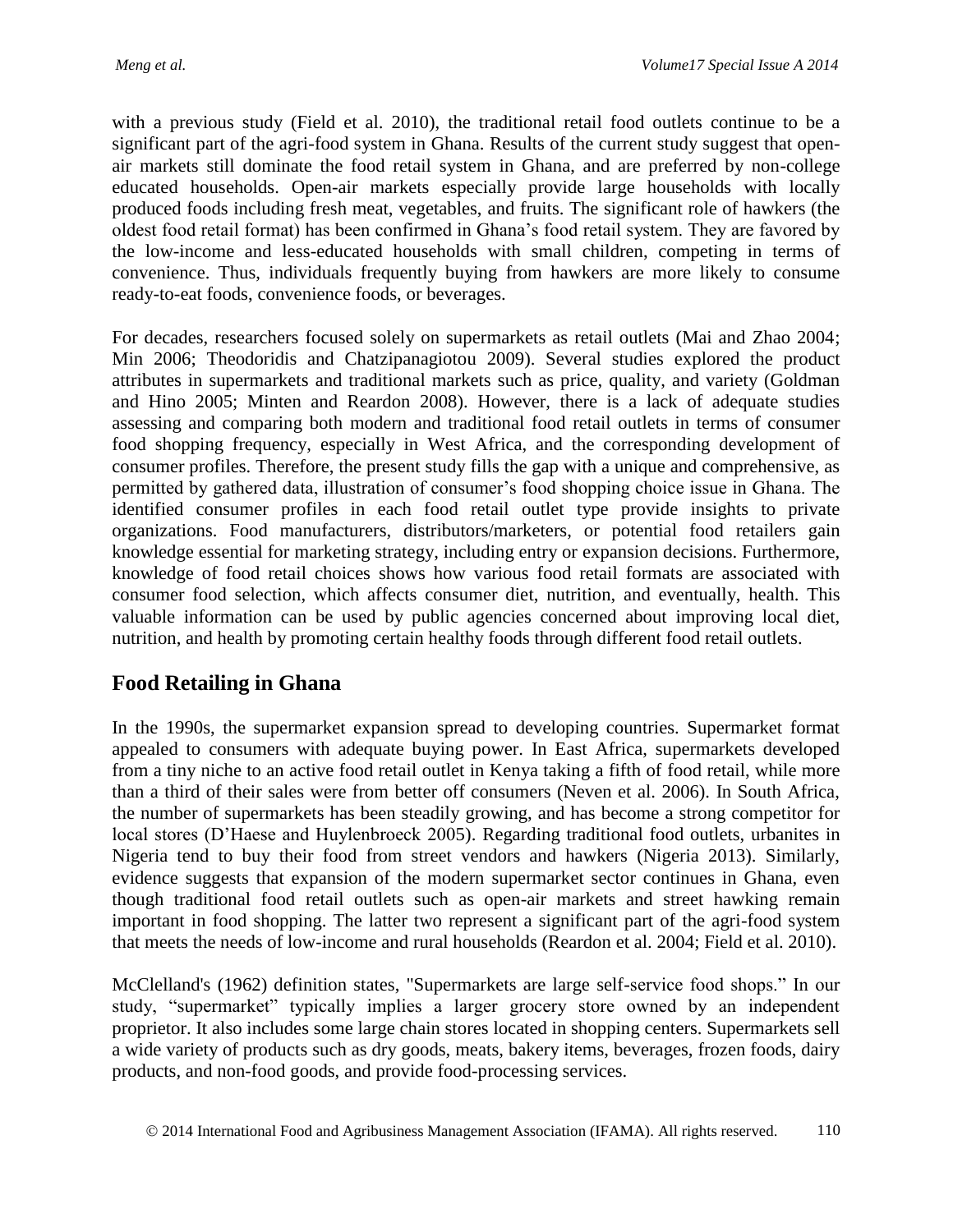In Ghana, supermarkets sell high-quality organic and natural foods including freshly prepared meats, baked bread, and garden fresh produce, while a large number of products are imported. Also exotic, out-of-season fresh fruits and vegetables and processed fruits and vegetables are sold in supermarkets, consumption of which benefits consumers' health. Ready-to-eat food items such as pizza, burgers, fried rice, potato chips, and grilled/roasted/fried chicken are also provided in Ghana's supermarkets. Additionally, although the car ownership remains quite low-one vehicle for every 22 Ghanaians, the sale of cars experienced a substantial increase, 40 % in 2011, which likely contributed to the supermarket expansion (Ghana 2013). Currently, the domestically owned supermarkets dominate the supermarket sector. For example, Max Mart Limited, a subsidiary company of Kwatsons Ghana Limited, opened their first business operation on August 8, 2001; by the end of 2011, it had four branches in the greater Accra region (Kwatson Ltd. 2013). However, the country's economic growth is also encouraging international supermarket chain expansion. For instance, at the end of May 2013, Carrefour, the world's second-largest retailer, stated it would enter eight West and Central African countries including Ghana in the near future (Carrefour Group 2013).

The open-air market is a public marketplace selling food and merchandise. In Ghana, it is an integral part of the food retailing system (Field et al. 2010). Ghana is famous for its open-air markets. For example, Techiman's food market claims to be the largest food and agricultural market in West Africa, and Market Circle in Takoradi is also well known for their open-air markets. Some open-air markets operate every day, while others on a regular cycle. Most goods sold there are of domestic origin or locally produced foods, including fresh vegetables, fruits, and meat. Some markets, such as Makola Market located outside Accra, even offers live crab, chicken, and fish, which would not normally be sold in open-air markets. Although open-air markets lack cold storage facilities and proper protection of product freshness, they appeal to buyers with competitive prices and travel convenience.

Hawkers are persons traveling through towns and neighborhoods to sell goods. In large cities, they usually occupy major street intersections. Items sold by hawkers range "from plantain chips to chewing gum to book bags to live puppies" (Davis 2008). Most foods sold by hawkers are ready-to-eat or prepared food products for on-site consumption. Spicy foods and beverages are also sold by hawkers at reasonable and affordable prices (Johnson and Yawson 2000). In Ghana and most West African countries, hawkers are still a necessary part of the food retail system. Street hawking is both time and cost effective for consumers, since transactions can occur through buyer car windows, avoiding the potential troublesome travel to markets. Hawkers often sell food at competitive prices because the products are usually sold by item instead of bulk (Davis 2008). People lacking marketable skills, or employment, turn to hawking to earn income. Occasionally, even school children hawk to supplement their family earnings. Because of a lack of knowledge, education, and regulation, food sold by hawkers is potentially a source of public health problems due to microbial contamination (Toh and Birchenough 2000).

Food selection in each retail outlet does not vary greatly with locations; however, various locations add to the offered foods a few local items. For example, open-air markets in the city of Tamale tend to serve more local dishes such as boiled or stewed rice. In addition, due to the uneven economic development, local supermarkets are more concentrated in the southern Ghana in Accra and Takoradi than in the Northern Region e.g., in Tamale.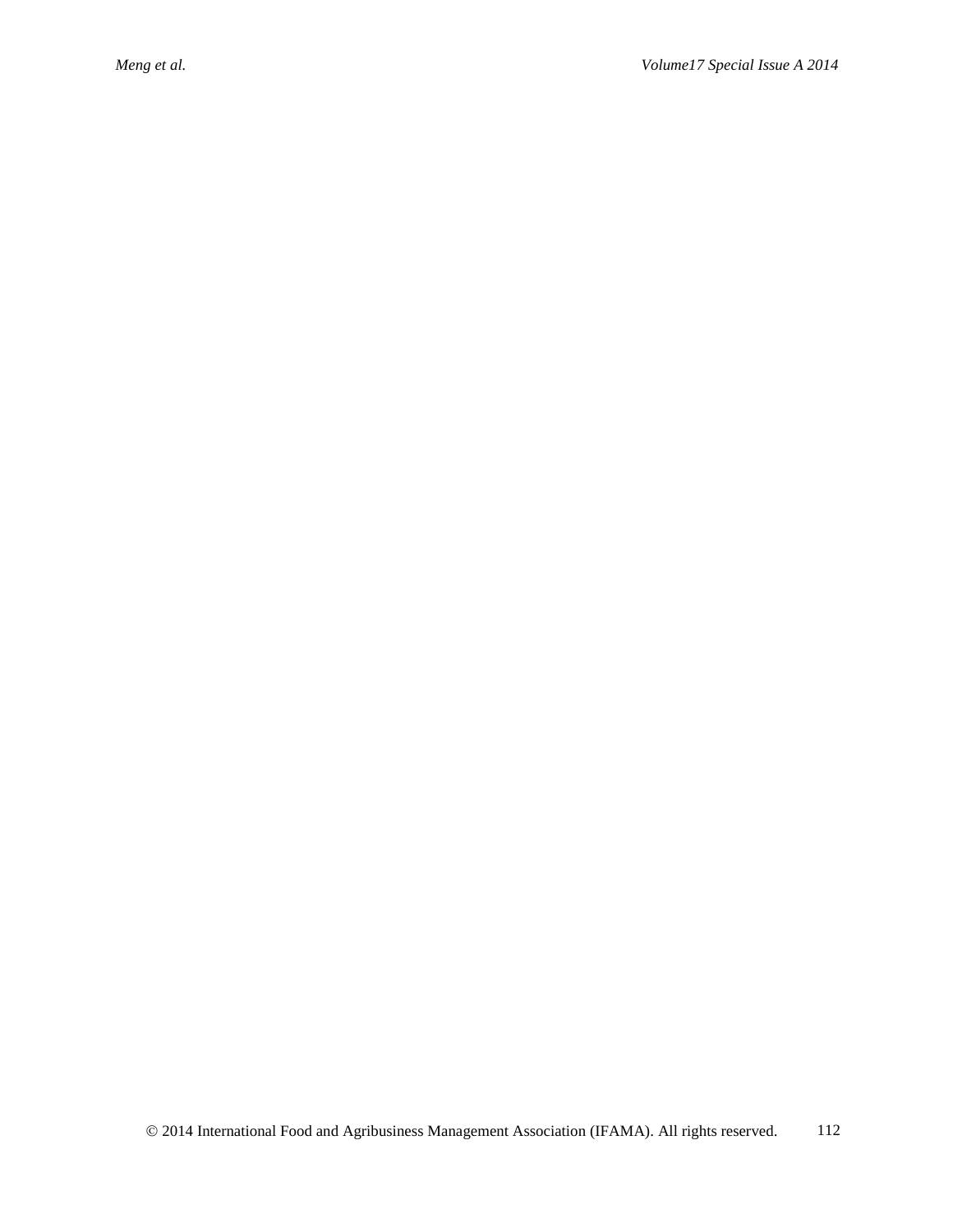### **Conceptual Framework**

Our study employs a utility-maximization model with the following assumptions: a) each household's utility depends on the quantity of both food products and non-food products they consume; b) the food shopping frequency in each food retail outlet is proportional to the corresponding quantity of purchased food products; c) in cross sectional data applications, after controlling for regional differences, prices of both food and non-food products are reasonably assumed to be stable.

Individual household wants to maximize the utility level by choosing the optimal quantity of both food and non-food products within the budget constraint (Equation 1 and 2):

(1) 
$$
Max \ U = U(F_{super}, F_{open}, F_{have \text{ker}}, NF)
$$

(2) 
$$
s.t. I = P_{F_{\text{super}}} \bullet F_{\text{super}} + P_{F_{\text{open}}} \bullet F_{\text{open}} + P_{F_{\text{hawker}}} \bullet F_{\text{hawker}} + NF
$$

where F's are food quantities purchased in each food outlet, NF is the non-food consumption quantity, and P's are the corresponding price indexes (the price of non-food goods are normalized). By solving the above constrained maximization model, the optimal consumption quantity is a function of price index, income, and the household preference parameter w (Equation 3). Here, k denotes different food retail outlet formats. It is worth noting that w captures the particular utility function form.

(3) 
$$
F_k^* = f(P_{F_{\text{super}}}, P_{F_{\text{over}}}, P_{F_{\text{have her}}}, I, \omega)
$$

Given the price stability assumption, the optimal food shopping frequency  $Fre_{k}^*$ , which is positive and proportional to the corresponding food product quantity, is a function of both income and household preference parameter.

$$
(4) \qquad \text{Fre}_{k}^* = f( I, \omega \mid P_{F_{\text{super}}}, P_{F_{\text{open}}}, P_{F_{\text{have}}})
$$

Although household preferences are often unobservable, they can be shaped by socio-economic factors, such as education and occupation (McDowell et al. 1997; Bittencourt et al. 2007; Jolly et al. 2008), and demographic factors including age, gender, and household composition (Han and Wahl 1998; Ricciuto et al. 2006; Bittencourt et al. 2007; Quaye et al. 2009).

### **Data**

This study uses data generated by a project focusing on the urban population in Ghana. For the purpose of learning about urban population food purchase and consumption habits, three cities were selected: Tamale, Takoradi, and Accra. The cities are located in two distinct ecological zones. Tamale is in the northern part of the country in the dry savannah zone, while Takoradi and Accra are in the coastal zone. Tamale and Takoradi are two centers of regional economic and cultural activity, while the inclusion of the greater Accra area was dictated by its sheer size and leading commercial role in the country. This selection also captures differences in regional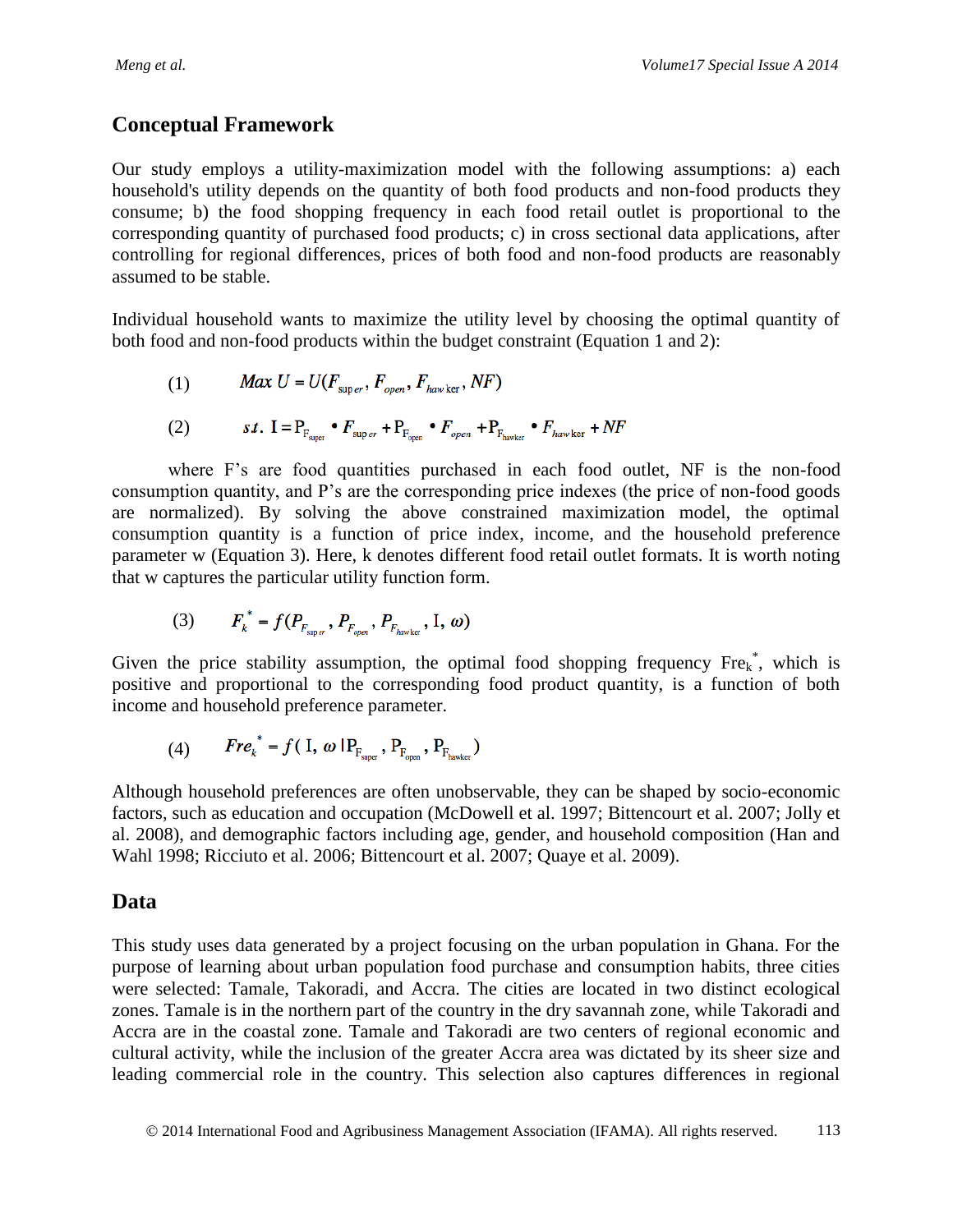economic development and possible differences in household structure and behavior resulting from varying ethnicities in the local populations. Ethnic differences posed a challenge in data collection, since it required training a different set of enumerators fluent in the local languages (besides English) in the northern and coastal areas.

The data was collected using a survey instrument specifically developed from a larger project in Ghana. The survey instrument included several sections, and each was devoted to a different issue. One section was on general shopping habits, including questions about food expenditure, while other sections probed for the type of foods consumed and food attributes as well as consumption frequency of selected foods. Respondents were also asked about household characteristics such as income, education, and household size.

After the preparation of the questionnaire, data collection in the three cities took place between February and June, 2011. Households surveyed in Tamale were part of the sample surveyed by the National Statistical Service and the enumerators had previously participated in data collection through personal interviews there. Pilot testing of the questionnaire took place on the first day of data collection and did not reveal any potential problems in communicating issues or respondent difficulty in providing answers. During the following days, completed questionnaires were immediately reviewed for potential response errors and data were entered concurrently into a spreadsheet. Similar procedures were applied to data collection in Takoradi and Accra. Households in the two cities were selected based on the previous experience of the surveying team from earlier surveys. A total of 1,010 completed questionnaires were collected including 188 households in Tamale, 210 in Takoradi, and 612 in Accra.

Table 1A (see Appendix) shows the summary of the important descriptive statistics of the variables included in this study, and provides variable description and units of measurement. The respondents' ages range from 17 to 80 years old and the mean age is 39.2 years. More than 98 % of respondents are females, who are commonly in charge of food shopping and preparation in Ghana, and 75.3 % of respondents are married. Also, 64.2 % of respondents are self-employed, 24.2 % work in the government sector or civil departments, while the remaining 11.6 % are retired, students, or unemployed. In the month preceding the survey, the recorded income ranges from 5 Ghanaian cedis to 8,500 Ghanaian cedis with the mean of 646.6 Ghanaian cedis ( $$1 =$ 1.4965 Ghanaian cedi on May 1, 2011).

# **Empirical Model**

Choice of food retail outlets and the patronage frequency related to each store format is assumed to reflect consumer purchasing behavior, which is further determined by certain key factors such as socio-economic and demographic characteristics. To explore the determinant of food retail outlet choice, three parallel equations are applied to examine the determinants of household food purchase frequency at each food outlet type (supermarkets, open-air markets, and hawkers). The shopping frequency at each food outlet is measured on a scale from one to five with the increasing number indicating more frequent shopping in a certain outlet type (i.e., 1=almost never, 2=once a month, 3=every other week, 4=once a week, 5=more than once a week), which is the dependent variable. The explanatory variables include socio-demographic characteristics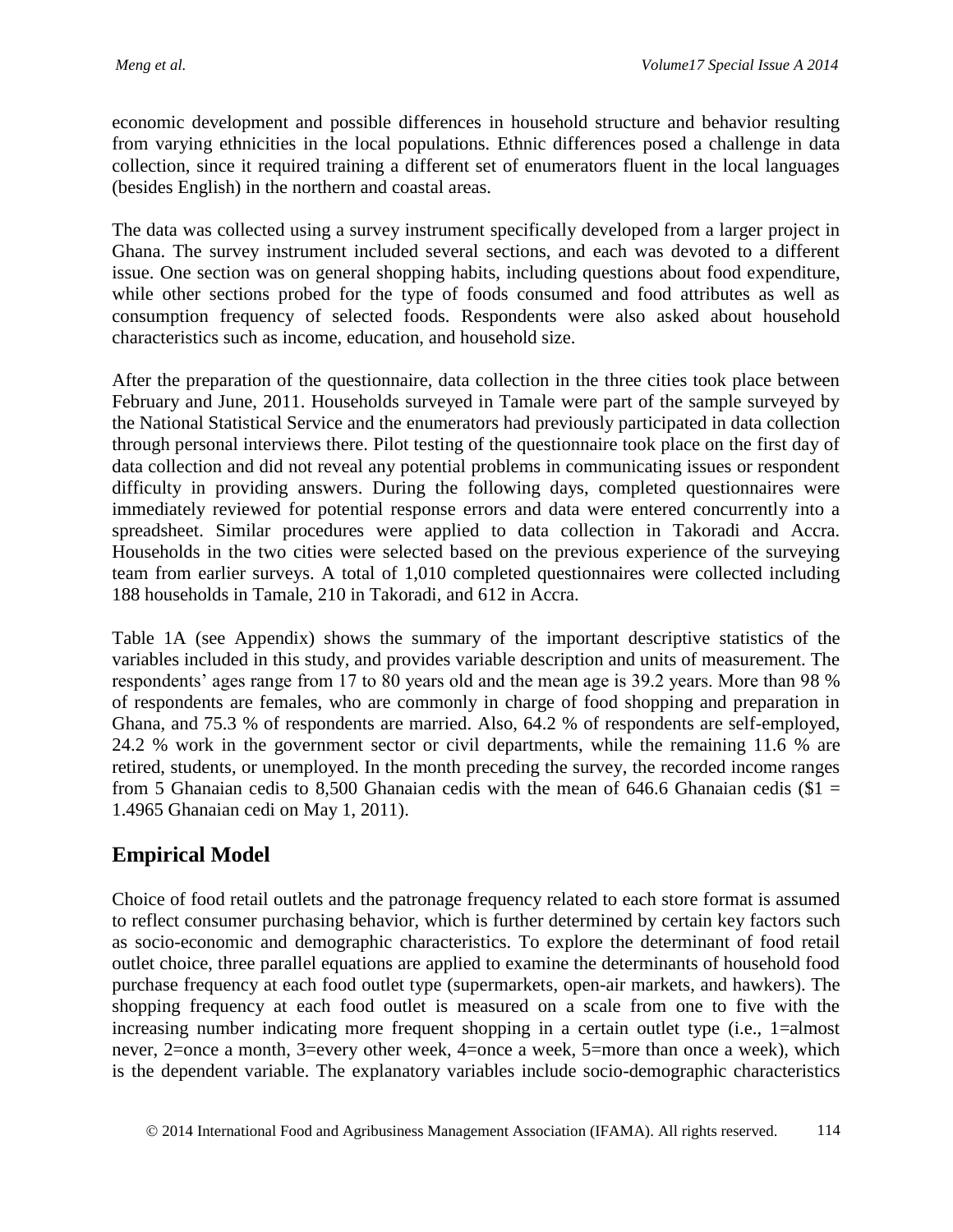and location (i.e., household income, education, occupation, age, marital status, household composition, and regional location).

First, the ordinal logit regression model is applied in this study to investigate the sociodemographic factors effect on an urban household's food shopping frequency at each food outlet. Social science research commonly uses ordinal numbers to measure and quantify phenomena transformed into variables. The ordinal logit model, also known as the proportional-odds model, has been broadly applied to analysis of categorical data and has a simple interpretation of the odds ratio (Fullerton 2009). The basic framework of the ordinal logit regression is in Equation 5, where  $Y^*$  is the latent variable behind the food shopping frequency,  $X$  denotes the selective explanatory variable vector, B is the coefficient vector, and e is the error term which is assumed to follow logit distribution.

$$
(5) \tY^* = X\beta + \varepsilon
$$

The relation between the latent variable  $Y^*$  and the dependent variable Y is defined in Equation 6. When the latent variable is between particular cut points, the dependent variable is equal to a certain ordinal level, where Cut's are parameters needing to be estimated assuming Cut<sub>i-1</sub> < Cut<sub>i</sub> (because of convenience in model expression,  $Cut_0$  and  $Cut_5$  are used to denote negative infinite and infinite) (Sajaia 2008). The probability of food shopping frequency equaling a certain number i can be expressed as the difference between two Cumulative Distribution Functions (CDFs) of logit distribution (Equation 7). For each food retail outlet format equation, the likelihood function of the empirical model (Equation 8) is the product of all possible probabilities with the indicator variable d as corresponding power, and N is the total sample size.

(6)  $Y = i$ , if  $Cut_{i-1} < Y^* < Cut_i$ , where  $i = 1, 2, 3, 4, 5$ 

(7) 
$$
\text{Prob}(Y = i) = \text{Prob}(Cut_{i-1} < Y^* < Cut_i)
$$
\n
$$
= \text{Prob}(Cut_{i-1} - X\beta < e < Cut_i - X\beta)
$$
\n
$$
= \text{F}(Cut_i - X\beta) - \text{F}(Cut_{i-1} - X\beta)
$$

(8) *Likelihood* = 
$$
\prod_{j} \prod_{i} \text{Prob}(Y = i)^{d(Y=i)}
$$
, where j = 1,2, ...N,  
d = 1 if Y = i; d = 0 otherwise.

Second, the marginal effects are further computed to quantify each significant sociodemographic factor's effect on the probability of each food shopping frequency level. For example, the marginal effects of income measure the change in the probability of shopping for food in each frequency category (i.e., almost never, once a month, every other week, once a week, and more than once a week) caused by a one-unit increase in income. The calculation equation can be seen in Equation 9 (Greene 2003).

(9) 
$$
\frac{d\Pr{ob(Y=i)}}{dX_i} = -\beta_i[f(Cut_i - X\beta) - f(Cut_{i-1} - X\beta)]
$$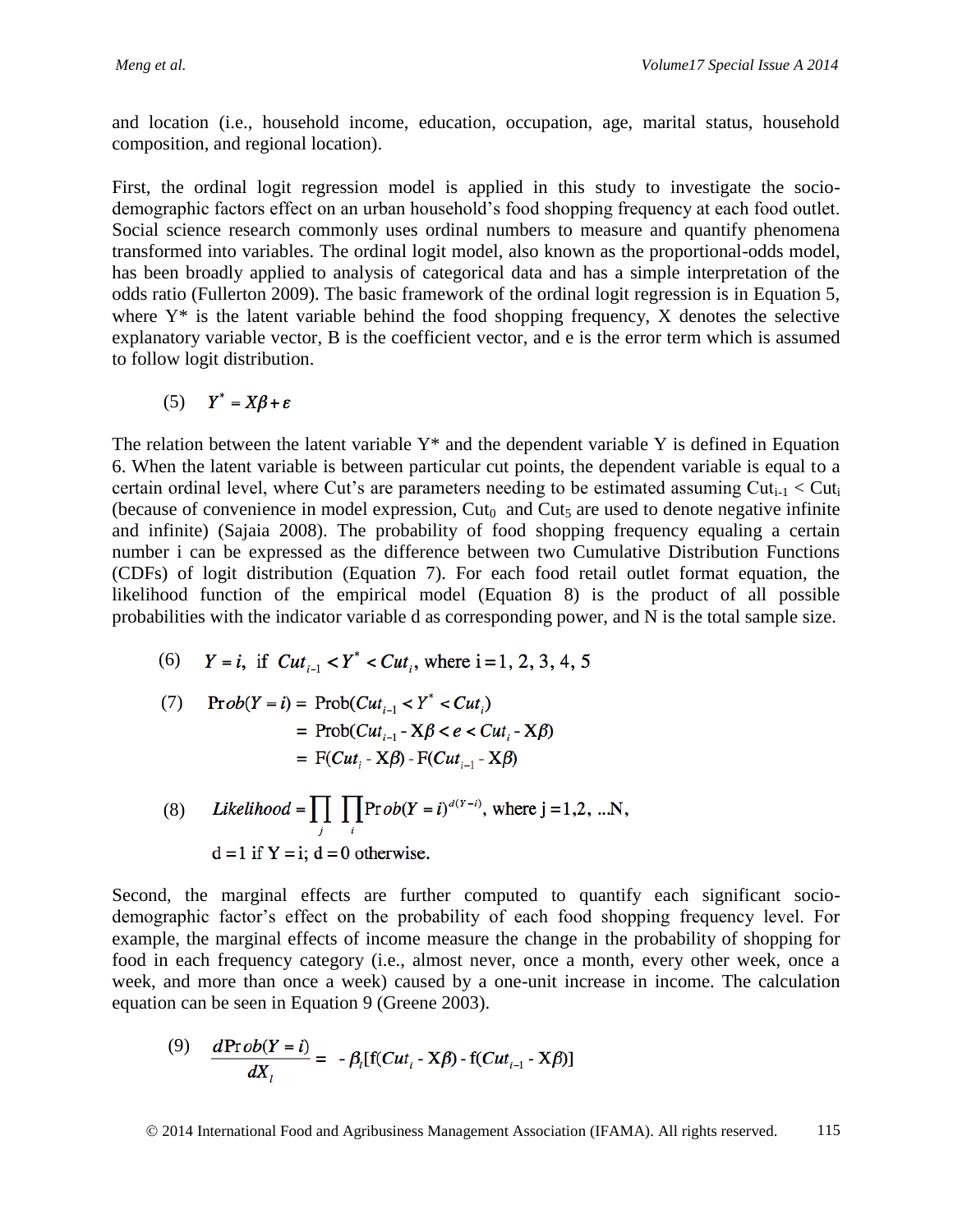## **Results**

#### *Food Retail System Structure*

The survey provides information about the shopping frequency in each retail outlet type. Among responding households, 7.3 % report shopping for food at supermarkets "more than once a week," 9.8 % "once a week," 8.4 % "every other week," 25.0 % "once a month," and the remaining 48.5 % "almost never." In terms of outlet type, given the above mentioned frequency categories, the proportions of households that report buying food in open-air markets are 36.3, 32.8, 16.3, 11.4, and 3.3 %, respectively; for "shop food from hawkers," the percentages are 16.5, 9.9, 11.9, 10.8, and 51 %, respectively. Based on the shopping frequencies for each food retail outlet type listed above, it is clear that the open-air market dominates the food retail system in Ghana. Nearly 70 % of responding urban households report shopping for food at least once a week in open-air markets.

As the oldest and most common food retail format, hawkers still play an active role in Ghana's food supply. About 16.5 % of households reported buying their food from hawkers more than once a week. Compared with the two traditional outlets, the supermarket has been accepted as one of the main food retail outlets by nearly twenty percent of the responding households, who buy their food from supermarkets "once a week" or "more than once a week".

#### *Determinants of Food Shopping Frequency*

According to the results from the ordinal logit estimation (Table 1), the demographic factors (i.e., marital status, age, household structure), socio-economic factors (i.e., income, occupation, and attained education level), and location are found to have a statistically significant effect in determining the food shopping frequency. Tables 2, 3, and 4 show the marginal effects of key factors associated with the food purchase frequency for each of three outlet types, i.e., supermarket, open-air market, and hawkers.

**Supermarkets.** Income has a significant positive influence on food shopping frequency in supermarkets. The result is consistent with a previous finding in Kenya [\(Okello et al. 2011\)](#page-20-0). However, in our study, a 25 % growth of the household monthly income decreases the probability of "almost never" buying food in a supermarket by only one percent. Although income is an essential factor, the magnitude of its effect is still quite small.

Moreover, respondents with a secondary or college education are more likely to buy food in supermarkets frequently. This finding is similar to the result obtained in the study conducted in greater Tunis (Tessier et al. 2010). In the present study, respondents admitting to have a college education have a 14.4 % higher probability to patronize supermarkets "more than weekly." Welleducated households are more concerned about food quality and variety (Sanlier and Karakus 2010) and supermarkets can address their concerns. Supermarkets offer a wide choice of food items and the high quality standards and nutrition of procured products (Rao and Qaim 2011).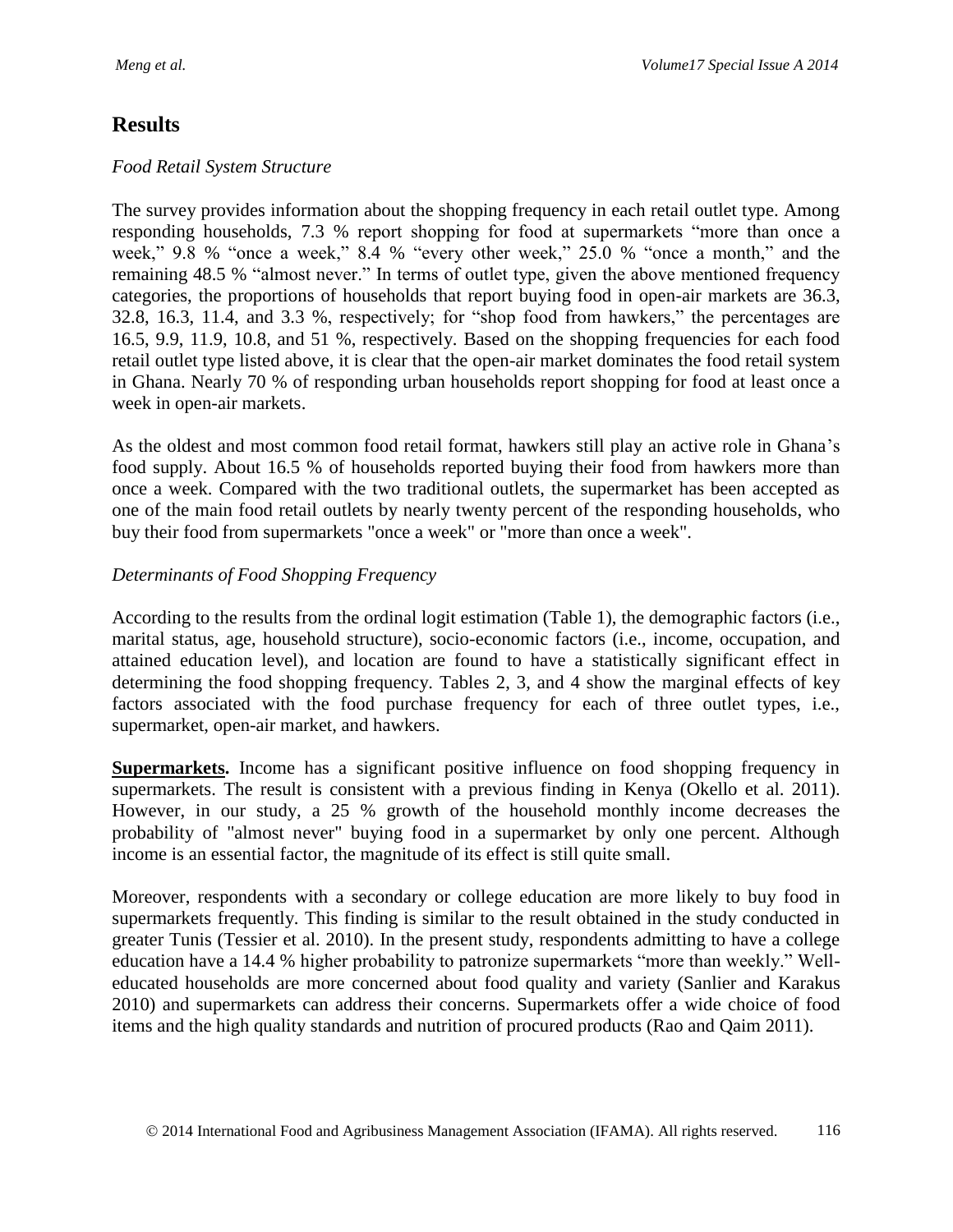$\overline{a}$ 

| Variable name                                                                                                                                                                           | <b>Supermarket</b>                                                                | <b>Hawker</b>       |               |
|-----------------------------------------------------------------------------------------------------------------------------------------------------------------------------------------|-----------------------------------------------------------------------------------|---------------------|---------------|
|                                                                                                                                                                                         |                                                                                   | Demographic factors |               |
|                                                                                                                                                                                         | 0.25349*                                                                          | $-0.24350*$         | 0.04522       |
| Married                                                                                                                                                                                 | (0.151)                                                                           | (0.142)             | (0.149)       |
|                                                                                                                                                                                         | $-0.00431$                                                                        | $-0.01200**$        | 0.00704       |
| Age                                                                                                                                                                                     | (0.006)                                                                           | (0.006)             | (0.006)       |
|                                                                                                                                                                                         | $-0.02985$                                                                        | $0.16904*$          | $0.20744**$   |
| $Age_3$                                                                                                                                                                                 | (0.102)                                                                           | (0.10348)           | (0.104)       |
|                                                                                                                                                                                         | $-0.07427$                                                                        | 0.09581             | 0.02942       |
| $Age_12$                                                                                                                                                                                | (0.063)                                                                           | (0.06008)           | (0.060)       |
|                                                                                                                                                                                         | $-0.05023$                                                                        | 0.06092             | $-0.02516$    |
| $Age_18$                                                                                                                                                                                | (0.055)                                                                           | (0.053)             | (0.054)       |
|                                                                                                                                                                                         | 0.08472**                                                                         | 0.09567**           | $0.11536***$  |
| $Age_60$                                                                                                                                                                                | (0.038)                                                                           | (0.038)             | (0.037)       |
|                                                                                                                                                                                         | $-0.03926$                                                                        | 0.02435             | 0.12588       |
|                                                                                                                                                                                         |                                                                                   |                     | (0.126)       |
|                                                                                                                                                                                         |                                                                                   |                     |               |
|                                                                                                                                                                                         |                                                                                   |                     | $-0.00040***$ |
|                                                                                                                                                                                         | (0.122)<br>$0.00022***$<br>(0.000)<br>$-0.08531$<br>(0.198)<br>0.20216<br>(0.228) |                     | (0.000)       |
|                                                                                                                                                                                         |                                                                                   | $-0.38872**$        | $-0.01709$    |
| Employ_self                                                                                                                                                                             |                                                                                   | (0.193)             | (0.200)       |
| $Age_61$<br>(0.119)<br>Socio-economic factors<br>$-0.00009$<br>Income<br>(0.000)<br>$-0.32851$<br>Employ_gov<br>(0.224)<br>$0.87222***$<br>$-0.15811$<br>Educ_sec<br>(0.139)<br>(0.144) |                                                                                   |                     | $-0.13058$    |
|                                                                                                                                                                                         |                                                                                   | (0.238)             |               |
|                                                                                                                                                                                         |                                                                                   |                     | $-0.17102$    |
|                                                                                                                                                                                         |                                                                                   |                     | (0.144)       |
|                                                                                                                                                                                         | 1.52828 ***                                                                       | $-0.93490***$       | $-0.627**$    |
| Educ_col                                                                                                                                                                                | (0.225)                                                                           | (0.216)             | (0.249)       |
|                                                                                                                                                                                         |                                                                                   |                     |               |
|                                                                                                                                                                                         |                                                                                   |                     | 1.10924***    |
|                                                                                                                                                                                         |                                                                                   |                     | (0.175)       |
|                                                                                                                                                                                         |                                                                                   |                     | $0.61091***$  |
|                                                                                                                                                                                         |                                                                                   |                     | (0.161)       |
|                                                                                                                                                                                         |                                                                                   |                     | 0.600         |
| Location<br>0.09129<br>0.07856<br>Tamale<br>(0.175)<br>(0.183)<br>0.78090 ***<br>$-0.39179**$<br>Takoradi<br>(0.159)<br>(0.155)<br>0.79496<br>$-4.54563$<br>Cut1<br>(0.397)<br>(0.359)  | (0.362)                                                                           |                     |               |
|                                                                                                                                                                                         | 2.04273                                                                           | $-2.78762$          | 1.11436       |
| Cut2                                                                                                                                                                                    | (0.365)                                                                           | (0.359)             | (0.364)       |
|                                                                                                                                                                                         | 2.66764                                                                           | $-1.73911$          | 1.75667       |
| Cut3                                                                                                                                                                                    | (0.36961)                                                                         | (0.353)             | (0.367)       |
|                                                                                                                                                                                         | 3.66458                                                                           | $-0.25385$          | 2.416         |
| Cut4                                                                                                                                                                                    | (0.382)                                                                           | (0.347)             | (0.370)       |

**Table 1.** Estimation results of the food purchase frequency by three outlet types in urban households of Ghana, 2011.

Note.  $\ast$ ,  $\ast\ast$  and  $\ast\ast\ast$  denote significant at 10%, 5%, and 1% levels, respectively. Standard errors are in parentheses.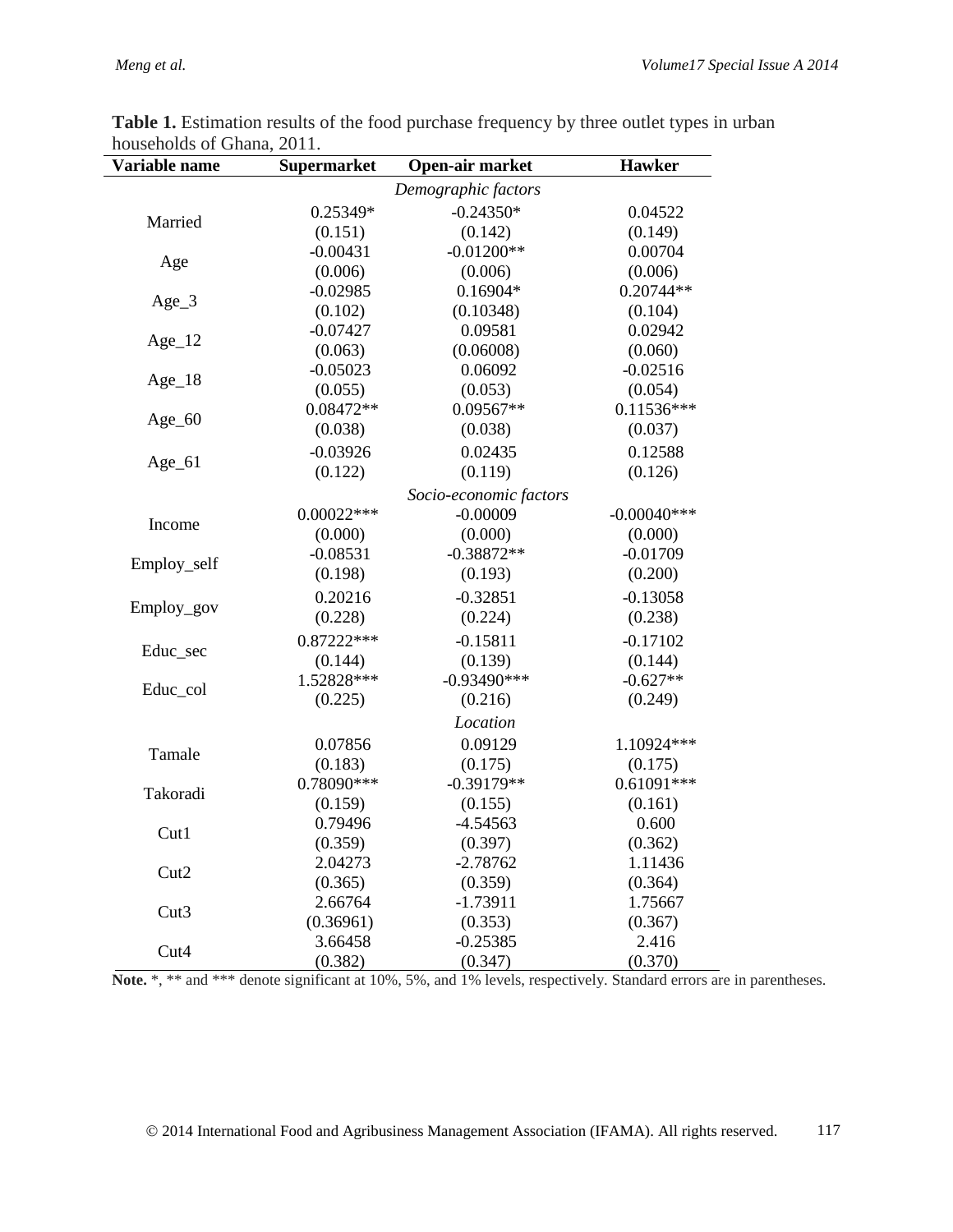| ັ<br><b>Variable</b><br>name/ dy/dx | <b>Almost never</b> | Once a month | <b>Every other</b><br>week | Once a week | More than<br>once a week |  |
|-------------------------------------|---------------------|--------------|----------------------------|-------------|--------------------------|--|
|                                     |                     |              | Demographic factors        |             |                          |  |
|                                     | $-0.0632387$        |              | 0.0147729                  | 0.0169546   | 0.0135593                |  |
| Married*                            | (0.03756)           |              | (0.00876)                  | (0.00977)   | (0.00771)                |  |
|                                     | $-0.0211027$        | 0.0054482    | 0.0049871                  | 0.00588     | 0.0047874                |  |
| $Age_60$                            | (0.00939)           | (0.00252)    | (0.00228)                  | (0.00267)   | (0.00217)                |  |
|                                     |                     |              | Socio-economic factors     |             |                          |  |
|                                     | $-0.0000555$        | 0.0000143    | 0.0000131                  | 0.0000155   | 0.0000126                |  |
| Income                              | (0.00002)           | (0.00001)    | (0.00001)                  | (0.00001)   | (0.00000)                |  |
|                                     | $-0.2121363$        | 0.0435194    | 0.0500256                  | 0.0636016   | 0.0549896                |  |
| Educ_sec*                           | (0.03359)           | (0.00876)    | (0.00921)                  | (0.0119)    | (0.01113)                |  |
| Educ_col*                           | $-0.3300998$        |              | 0.06942                    | 0.1264217   | 0.1442641                |  |
|                                     | (0.038)             |              | (0.0092)                   | (0.02123)   | (0.03269)                |  |
|                                     |                     |              | Location                   |             |                          |  |
| Takoradi*                           | $-0.1872556$        | 0.0276917    | 0.0445592                  | 0.0604423   | 0.0545624                |  |
|                                     | (0.03586)           | (0.00639)    | (0.00954)                  | (0.01423)   | (0.01416)                |  |

**Table 2.** Marginal effects in food purchase frequency of supermarkets.

**Note.** This table only reports the results at 10% significance level. Standard errors are in parentheses; (\*) dy/dx is for discrete change of dummy variable.

| <b>Variable</b><br>name/ $dy/dx$ | <b>Almost never</b> | Once a<br>month | <b>Every other</b><br>week | Once a week | More than<br>once a week |
|----------------------------------|---------------------|-----------------|----------------------------|-------------|--------------------------|
|                                  |                     |                 | Demographic factors        |             |                          |
|                                  | 0.0055726           | 0.0205246       | 0.0233722                  |             | $-0.0562913$             |
| Married*                         | (0.00322)           | (0.01152)       | (0.0136)                   |             | (0.03327)                |
|                                  | 0.0002908           | 0.001056        | 0.0011583                  |             | $-0.0027301$             |
| Age                              | (0.00016)           | (0.00054)       | (0.00059)                  |             | (0.00138)                |
|                                  | $-0.0023241$        | $-0.0084385$    | $-0.0092564$               |             | 0.0218166                |
| $Age_60$                         | (0.001)             | (0.00338)       | (0.00372)                  |             | (0.00864)                |
|                                  |                     |                 | Socio-economic factors     |             |                          |
|                                  | 0.0089824           | 0.0329462       | 0.0372042                  |             | $-0.0895679$             |
| Employ_self*                     | (0.00454)           | (0.01591)       | (0.01837)                  |             | (0.04485)                |
|                                  | 0.0321641           | 0.1017855       | 0.0814316                  |             | $-0.1854857$             |
| Educ_col*                        | (0.01141)           | (0.02837)       | (0.01619)                  |             | (0.03607)                |
|                                  |                     |                 | Location                   |             |                          |
|                                  | 0.0106317           | 0.0372135       | 0.0373742                  |             | $-0.085626$              |
| Takoradi*                        | (0.00503)           | (0.01592)       | (0.01475)                  |             | (0.03248)                |

**Table 3.** Marginal effects in food purchase frequency of open-air markets.

**Note.** This table only reports the results at 10% significance level. Standard errors are in parentheses; (\*) dy/dx is for discrete change of dummy variable.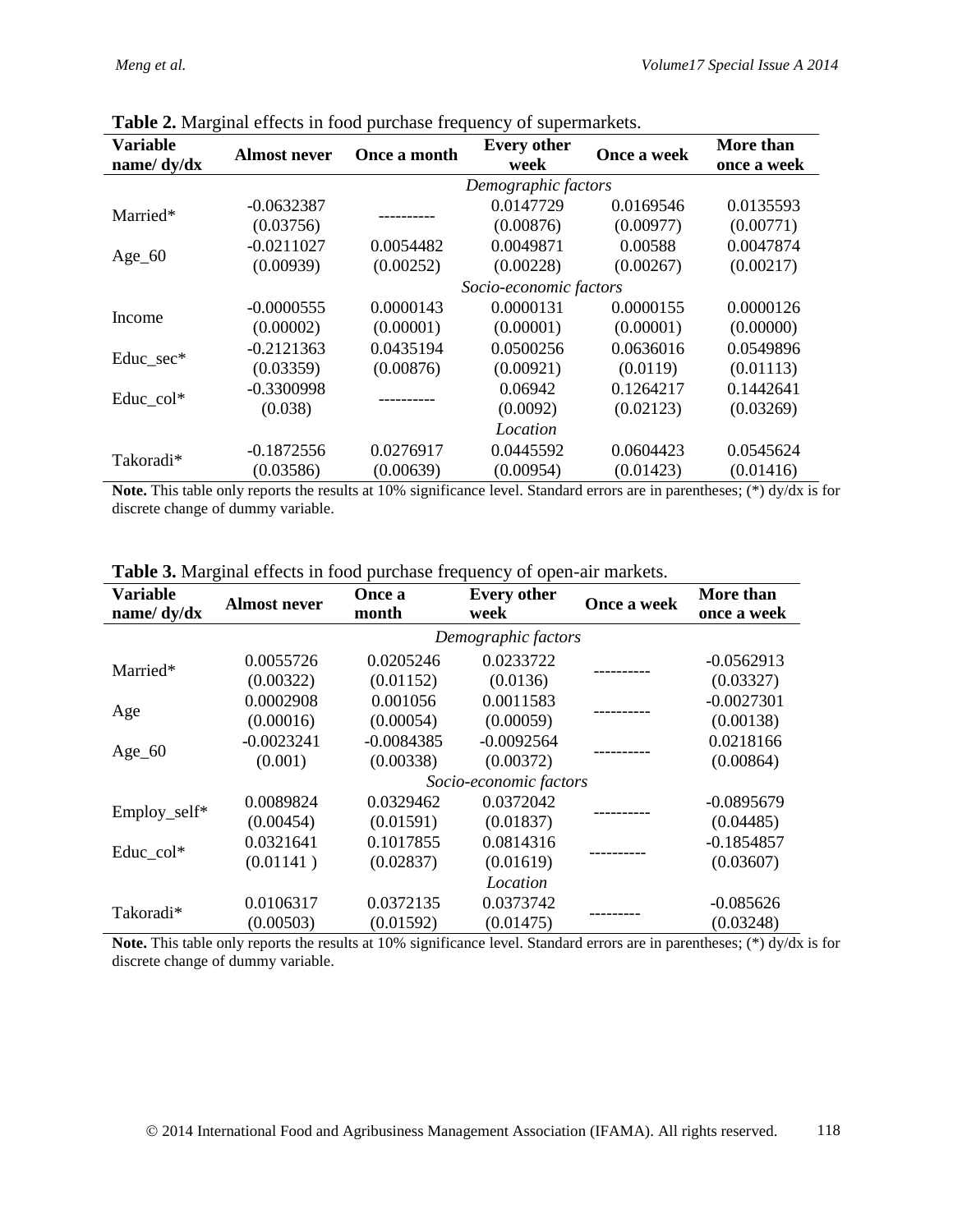| <b>Variable</b> | <b>Almost</b> | Once a              | <b>Every other</b> | Once a       | More than<br>once a week |  |
|-----------------|---------------|---------------------|--------------------|--------------|--------------------------|--|
| name/ $dy/dx$   | never         | month               | week               | week         |                          |  |
|                 |               | Demographic factors |                    |              |                          |  |
| $Age_3$         | $-0.0518047$  | 0.0040733           | 0.0112732          | 0.0126589    | 0.0237993                |  |
|                 | (0.02592)     | (0.00221)           | (0.00576)          | (0.00645)    | (0.01198)                |  |
|                 | $-0.0288084$  | 0.0022651           | 0.006269           | 0.0070396    | 0.0132347                |  |
| $Age_60$        | (0.00931)     | (0.00088)           | (0.006269)         | (0.00238)    | (0.00431)                |  |
|                 |               |                     |                    |              |                          |  |
| Income          | 0.0000991     | $-7.79e-06$         | $-0.0000216$       | $-0.0000242$ | $-0.0000455$             |  |
|                 | (0.00003)     | (0.00000)           | (0.00001)          | (0.00001)    | (0.00001)                |  |
| Educ_col*       | 0.152306      | $-0.0192142$        | $-0.0365495$       | $-0.03569$   | $-0.0608523$             |  |
|                 | (0.05764)     | (0.01018)           | (0.01522)          | (0.0133)     | (0.02046)                |  |
|                 |               |                     | Location           |              |                          |  |
| Tamale*         | $-0.2654835$  |                     | 0.0395799          | 0.0646276    | 0.1628604                |  |
|                 | (0.03819)     |                     | (0.0061)           | (0.01075)    | (0.03174)                |  |
| Takoradi*       | $-0.1510829$  | 0.0053541           | 0.0283664          | 0.0374848    | 0.0798776                |  |
|                 | (0.03894)     | (0.00242)           | (0.00694)          | (0.01026)    | (0.02385)                |  |

| Table 4. Marginal effects in food purchase frequency of hawkers. |  |  |  |
|------------------------------------------------------------------|--|--|--|
|                                                                  |  |  |  |

**Note.**This table only reports the results at 10% significance level. Standard errors are in parentheses; (\*) dy/dx is for discrete change of dummy variable.

Furthermore, respondents from married households are found to purchase food more frequently in supermarkets, and have a six percent lower probability in "almost never" patronizing supermarkets than households of the unmarried. The finding differs from an earlier study conducted in Turkey, which indicated that supermarkets appeal equally to married and unmarried shoppers (Kaynak and Borak 1981). The current study result is consistent with a study of Chinese consumer behavior, which suggests that the positive relation between married status and supermarket patronage is due to the required single shopping trip (Mai and Zhao 2004).

In addition, household size has a positive influence on food shopping frequency in supermarkets. One additional adult increases the probability of buying food in supermarkets "more than once a week" by 4.8 %. Large households, especially those consisting of two or three generations, may demand a wide range of foods (Florkowski et al. 2002). The wide diversity of products including both food and non-food items make a supermarket the most convenient one-stop store for large households. Furthermore, results indicate that the appeal of supermarkets varies by location. Comparing with Accra households, households in Takoradi are more likely to shop for food in a supermarket, plausibly because Takoradi is a large port and commercial center of Ghana.

**Open-air markets.** Occupation has a significant effect on food shopping frequency in open-air markets. Compared with the unemployed, students, the retired, or the self-employed buy foods less frequently in the open-air markets. Because of the possible flexible work time, the selfemployed households may spend some time in cultivating back-yard gardens to supplement their food needs.

Moreover, college-educated households have an 18.5% lower probability of shopping "once a week" for food in open-air markets, because an open-air market may not meet their high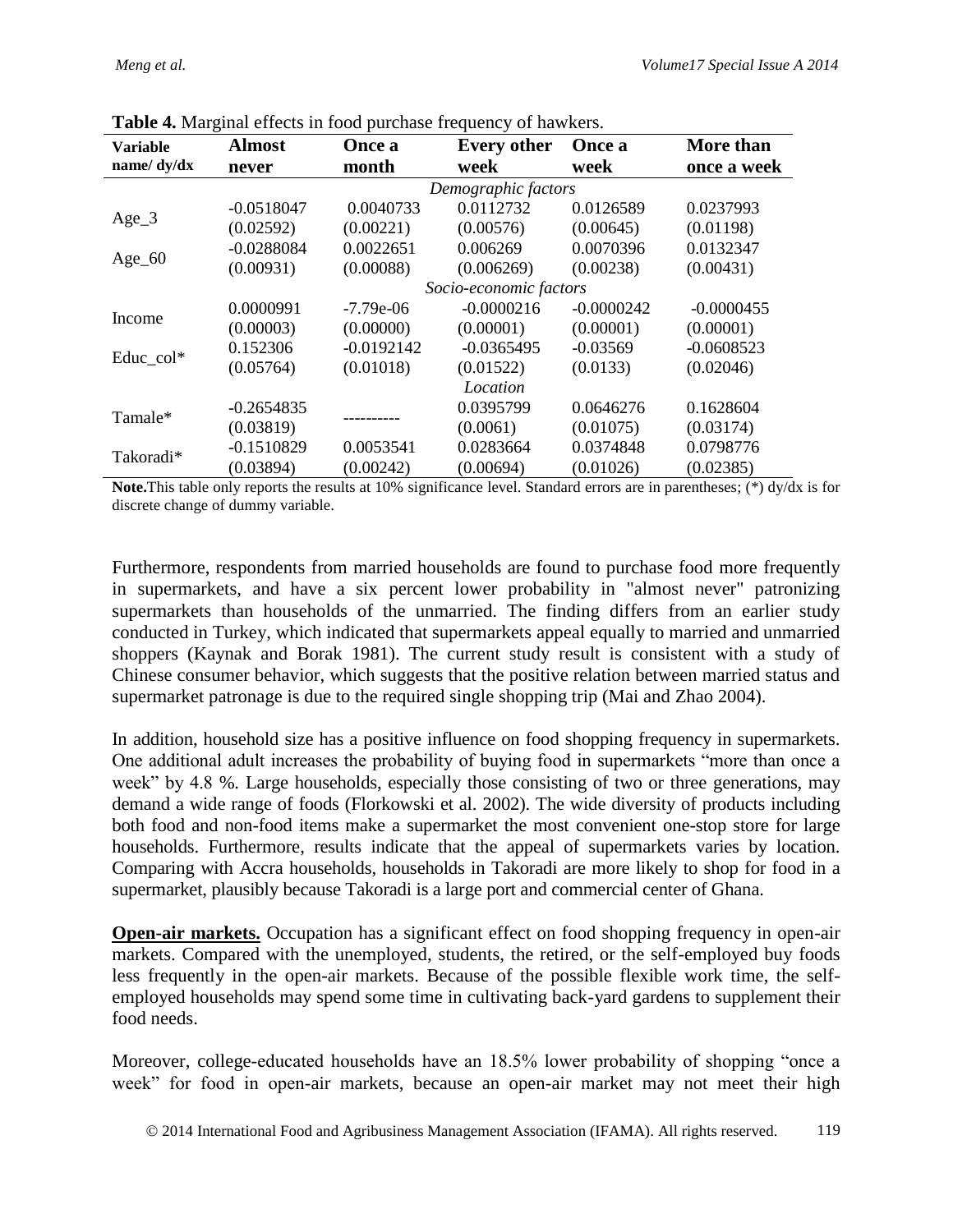expectations for food quality. In addition, married households are found to buy food less often at the open-air markets. Compared with unmarried households, married households have a 5.6% lower probability of patronizing open-air markets for food shopping more than weekly. It is plausible that married households demand more diverse foods and the open-air markets, providing only locally produced food products, cannot satisfy their needs.

Food needs decrease with advancing age. The likelihood of purchasing food in open-air markets "more than weekly" decreases significantly with the respondent's age. The result supports the finding of a significant relationship between age and frequency of visits to open-air markets in Hungary (Czakó and Sik 1999). In the case of the present study, 10 years added to a respondent's age decreases the probability of shopping for food "more than once a week" in open-air markets by 2.7%.

Larger households shop for foods in open-air markets more frequently. Because a large household demands a high volume of individual food products, the need for large quantities of food is easily satisfied in open-air markets because fewer foods are prepackaged or sold in uniform size packages. The presence of an additional adult in a household increases the likelihood of food shopping in an open-air market "more than weekly" by 2.2%. Location also influences the shopping frequency of open-air markets. A Takoradi household shops for food less often with a 6.5% lower probability than an Accra household in open-air markets. It appears that open-air markets appeal less to Takoradi residents.

**Hawkers.** Higher income households buy food items less often from hawkers than lower income households. A 25% increase in household monthly income would decrease the probability of buying food from hawkers by 1.6%. The finding of this study confirms that income significantly influences where consumers shop (Goldman et al. 1999). Furthermore, the college-educated respondents buy less frequently from hawkers, and have a 15.2% higher probability of "almost never" buying food from hawkers than respondents with less education. Due to low quality and narrow selection, hawker-sold foods could be unattractive to well-educated households.

The number of very young children (younger than 3 years old) and the number of adult household members (19-60 years old) both have a positive effect on the food shopping frequency from hawkers. Most foods sold by hawkers are ready-to-eat or prepared foods such as bagged roasted peanuts, which may appeal to households with small children. Also, households with a large number of adults have a higher demand for ready-to-eat food, because adults are likely to work. When traveling to and from work they are likely to purchase snacks and beverages from hawkers as suggested by casual observations.

Both Tamale and Takoradi residents have a higher food shopping frequency from hawkers than Accra-located households. Hawkers seem to be quite numerous outside the capital. At present, the development of Ghana's urban areas is still uneven, and hawkers adapt to various environments; in the capital they are quite visible along major routes and main intersections, while in other cities they may be more mobile and travel through neighborhoods rather than limiting their presence to heavily traveled roads.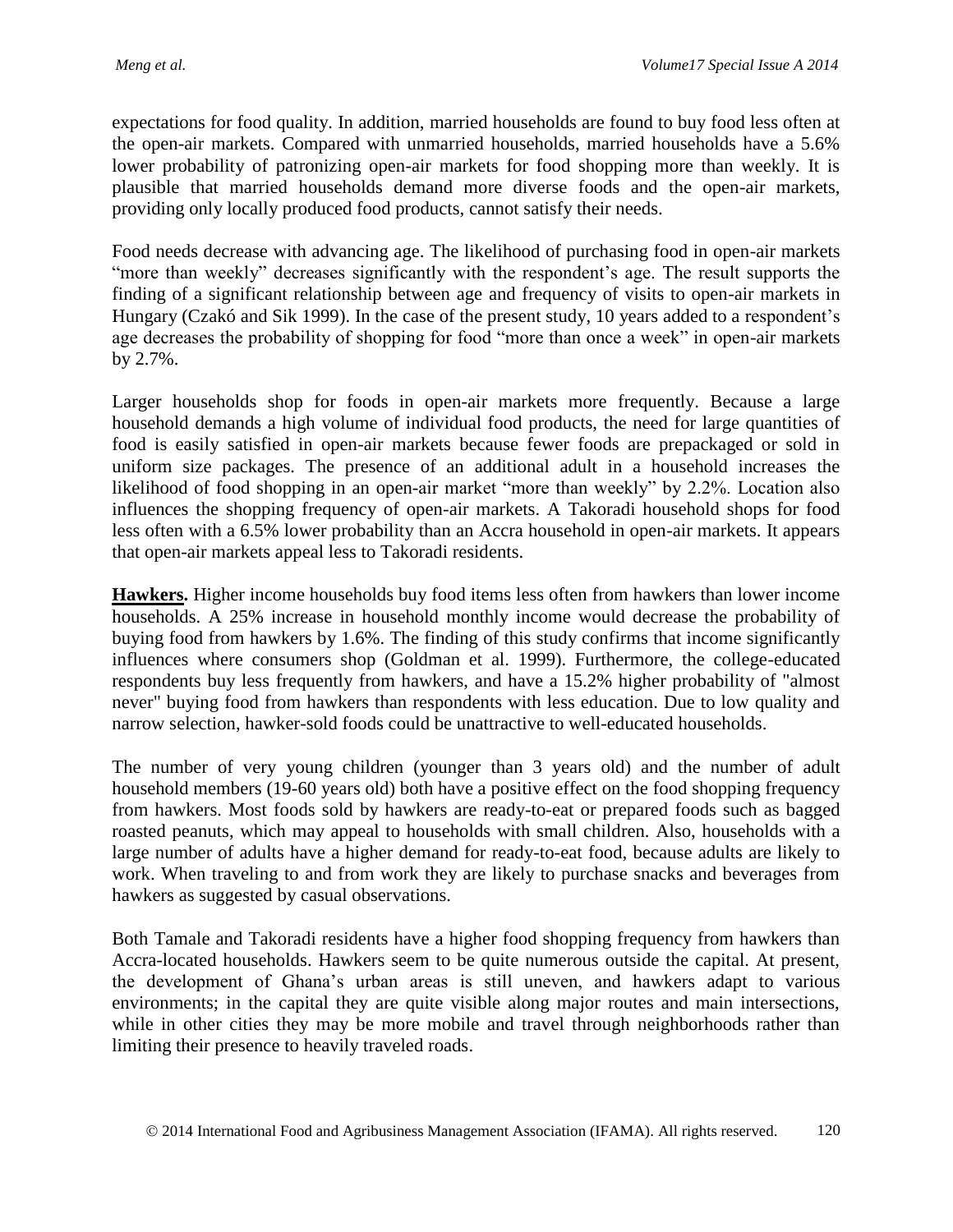#### *Consumer Profile, Food Retail Outlet Choice, and Diet and Health*

Results of the study indicate that supermarkets are preferred by high-income and well-educated households especially in the city of Takoradi. Because a typical supermarket has a wide selection of food products, households that frequently shop in supermarkets are more likely to be exposed to a number of healthy food products that might not be traditional to the Ghanaian diet. Offerings may include but are not limited to out-of-season vegetables and fruits or international products with high nutritional density. However, frequently, supermarket shoppers are also likely to purchase high-calorie food items including potato chips, burgers, and pizza, which have been linked to potential weight and obesity problems.

Open-air markets are found to continue to dominate the food retail system in Ghana, with 70 % of households reporting to patronize them "once a week" or "more than once a week". Open-air markets are traditional food outlets particularly attractive to large households in Accra. Thus, it is the larger households that are more likely to consume domestic and local food products including in-season vegetables and fruits, and purchase live poultry and locally supplied fish.

The mobile hawkers offering convenient shopping are more likely to attract food purchases by low-income and less-educated large households especially those having small children. Therefore, convenience foods including mostly of ready-to-eat and some food snacks sold by hawkers are more likely to be purchased by households of a lower socio-economic status than households of the better educated or higher income.

### **Conclusions and Implications**

The expectations regarding food quality, selection, and service are growing among African consumers. The expansion of modern food retail outlet types, such as supermarkets, has begun in West Africa in recent years. Previous studies have investigated the influence of supermarket expansion from various perspectives. However, due to data limitations, very few researchers have explored the changing retail outlets from the consumer viewpoint. Modern food retailers need comprehensive information about the food supply chain to make entry or expansion decisions, while traditional food retailers need suggestions to improve their products and service to keep their business economically viable. In addition, policy makers concerned about improving consumer diets need insights to guide their strategies by recognizing the consumer group profile of each food retail outlet. Local food formats vary substantially by neighborhood demographic and socio-economic composition (Moore and Diez Roux 2006).

Different food retail formats affect consumer diet and nutrition through the food products and services they provided (Hawkes 2008; Tessier et al. 2010). This study assessed the relative importance of different food retail outlets (i.e., supermarkets, open-air markets, and hawkers, identified the socio-demographic profiles of consumers associated with shopping in each retail format, and then illustrated how the food retail outlet choices might affect consumer diet and nutrition, using the surveyed data set collected in 2011 from three big cities in Ghana (Accra, Tamale, and Takoradi).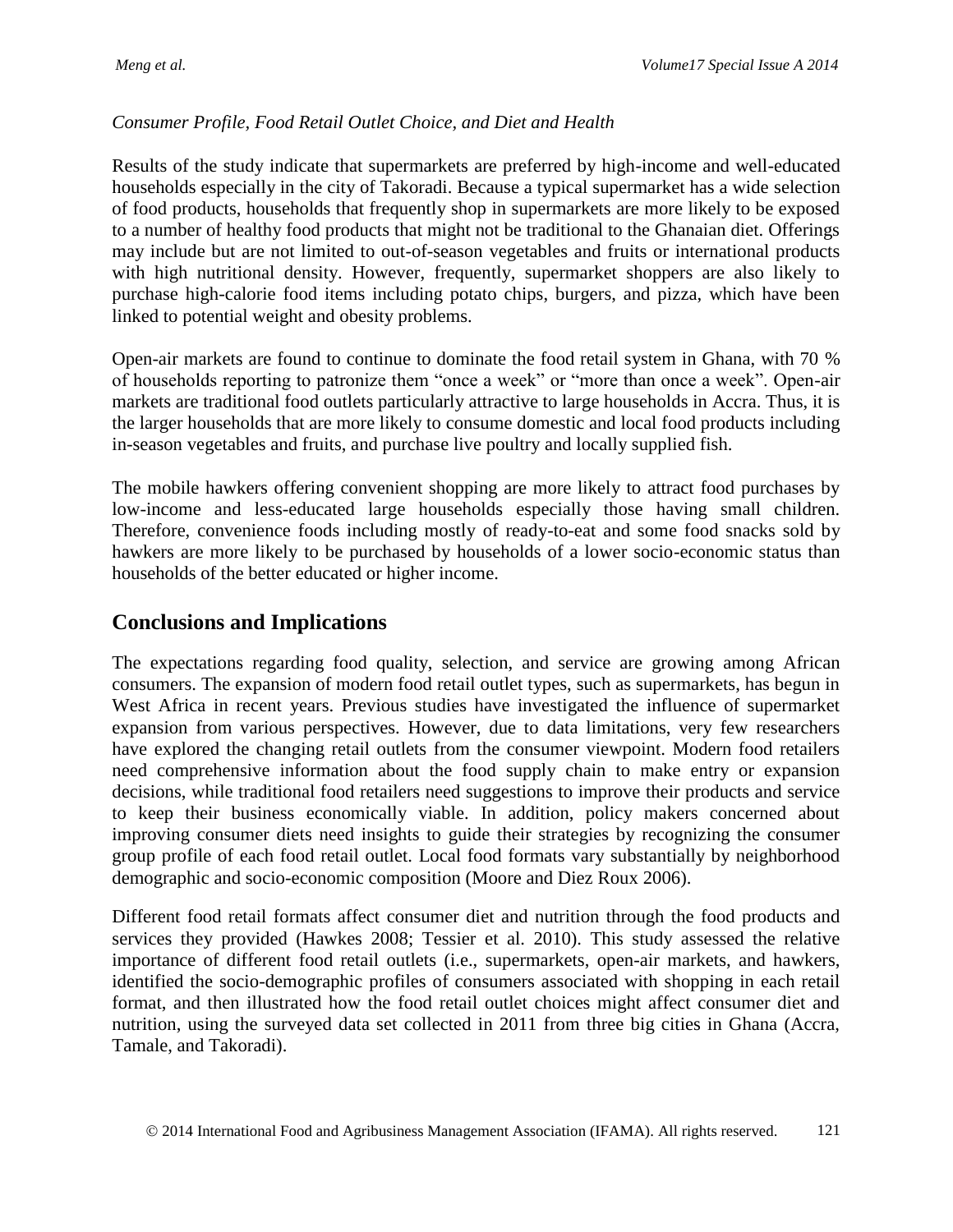#### *The Relative Importance of Different Food Retail Outlets*

Results of food shopping frequencies indicate that the traditional open-air markets still dominate the food retail system in Ghana. Only 3.3% of households reported that they never shop for foods in open-air markets. A large number of basic and inexpensive food products are sold in open-air markets, and it remains an integral part of the food supply chain.

Hawkers, as a traditional food retail format, fill a niche to meet consumers' specific demand for ready-to-eat foods, and attract buyers by offering shopping convenience.

As a modern food outlet, supermarkets have been gradually accepted by urban households, and the results indicate that about 17% of households purchased food in supermarkets at least weekly. Currently, supermarkets provide a wide variety of high-quality food item, and play a dynamic role in the food supply of Ghana.

#### *Implication for Food Marketers*

This study provides a broad understanding of consumer profiles and their food shopping frequency in three main food retail outlets. The gained insights facilitate the examination of an urban household's choice among food outlet types by revealing their food shopping habits and preferences, an essential prerequisite for food sales. Supermarkets have been adopted as a food retail outlet by high-income and well-educated households, especially large married households from developed urban areas. To attract additional buyers, modern food retailers may need to keep and enhance their advantage by providing quality, variety, and service. Modern retailers provide potential consumers with product or promotion information and encourage them to try the new shopping experience in supermarkets.

In spite of the expanding presence of supermarkets in West Africa, the open-air market remains a major outlet in the agri-food supply system. The open-air markets especially meet the needs of less-educated households by offering convenience and availability of inexpensive basic foods. Large households of retired or unemployed households also frequently shop in open-air markets. To retain their dominant market share, open-air market traders may need to employ strict guidelines and adopt necessary storage/protection technology to enhance food quality and the shopping environment.

Large-size, low-income, or less-educated households with small children, especially those in a non-capital area, tend to buy foods from hawkers because of the convenience and relative price. Street hawkers may retain their shopper base by providing additional ready-to-eat foods such as snack foods and beverages to attract on-site consumption.

#### *Implications for Public Sector*

Supermarkets play an increasingly substantial role affecting the diet of urban Ghana households through their mix of offerings. High-income and well-educated households, who shop regularly in supermarkets, are more likely to consume healthy food items including imported vegetables and fruits, as well as new highly nutritious food products. The wide food selection in a supermarket offers households who frequently shop there a balanced diet. Nevertheless, these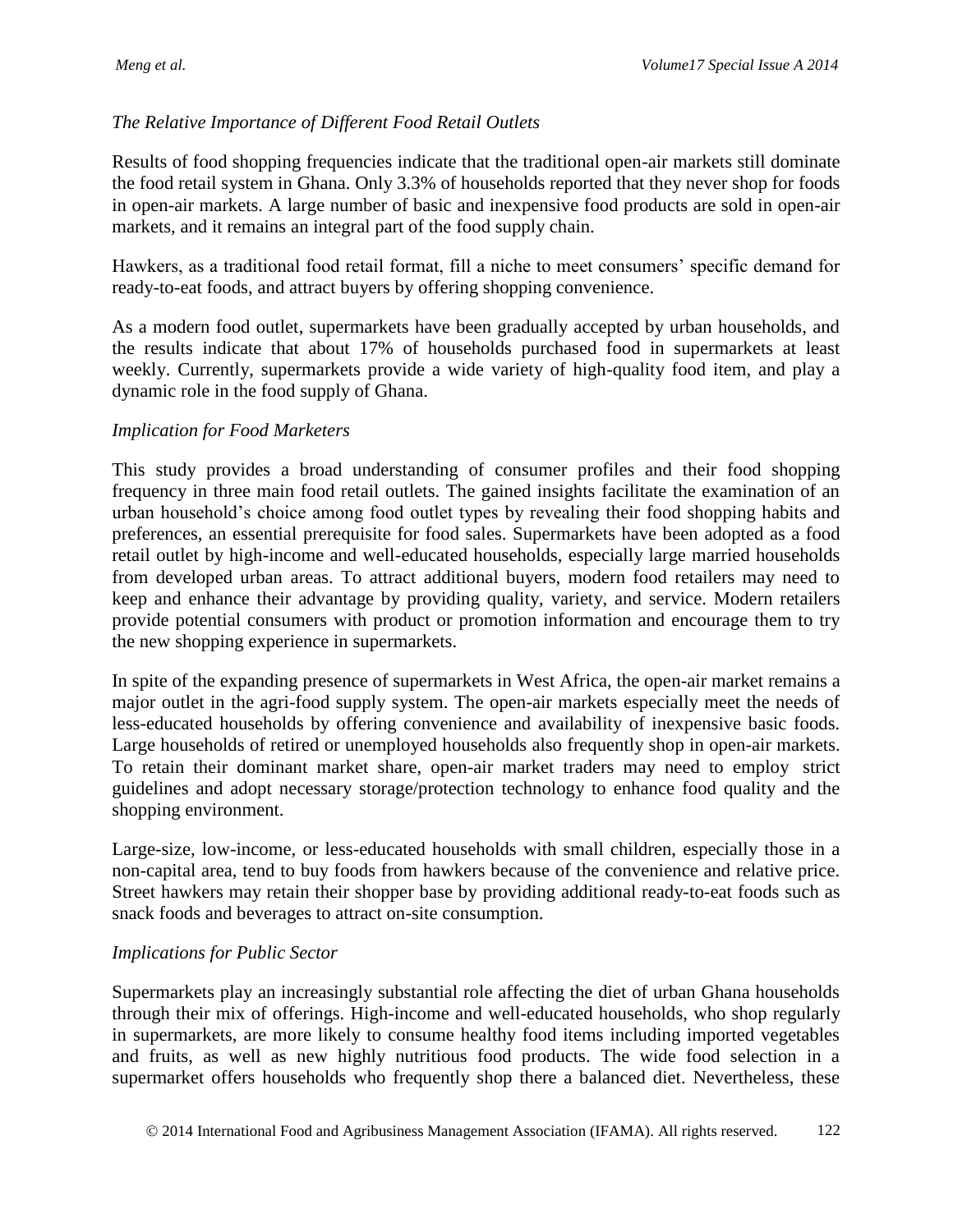frequent supermarket shoppers are also at a relatively high risk of unhealthy weight gain because calorie-dense food items such as potato chips and chicken are also offered in supermarkets. However, policy makers need to keep in mind that the effect of any nutrition or diet intervention in modern food outlets is still limited in terms of consumer population, and those interventions generally reach only those who shop in supermarkets regularly.

The traditional food retail outlets such as open-air markets and hawkers remain essential elements in the food supply system of Ghana. Specifically in open-air markets, households can access most locally produced foods including in-season fresh vegetables and fruits. Large households, especially those with small children, buy frequently from hawkers. Therefore, monitoring the traditional food outlets is crucial to gauge food access and advance consumer diet and health, especially among low-income households in Ghana's less-developed regions. There is a need for public agencies to continue efforts to reduce the threat of food-borne diseases, by encouraging proper handling and storage of food.

#### *Limitations of the Study*

The food format's influence on consumer diet, nutrition, and health varies across countries and areas, and is affected by numerous factors including the local food retail system, the level of economic development, and consumer food purchases, perceptions, and culture. Therefore, the implications that any food retail format has positive or negative effects on consumer diet and health are uncertain. The present study illustrates implications for diet in terms of available foods in each food outlet and the profile of consumers regularly patronizing any of the three food outlet types. Future studies are needed to fully address the correlation between food availability and actual consumer purchase in each food outlet.

# **References**

- Angelidis, A. S. and K. Koutsoumanis. 2006. Prevalence and concentration of Listeria monocytogenes in sliced ready-to-eat meat products in the Hellenic retail market. *Journal of Food Protection* 69(4): 938-942.
- Bittencourt, M. V. L., R. P. Teratanavat and W. S. Chern. 2007. Food consumption and demographics in Japan: Implications for an aging population. *Agribusiness* 23(4):529- 551.
- Carrefour Group. http://www.carrefour.com/news-releases/carrefour-partners-cfao-develop-itsbanner-through-various-store-formats-eight-african (accessed July 16, 2013).
- Czakó, Á., and E. Sik. 1999. Characteristics and origins of the Comecon open-air market in Hungary. *International Journal of Urban and Regional Research* 23(4): 715-737.
- Davis, J. 2008. Selling wares on the streets of Accra: A case study of street hawkers in Ghana's capital. *FOCUS on Geography* 51(3): 32-36.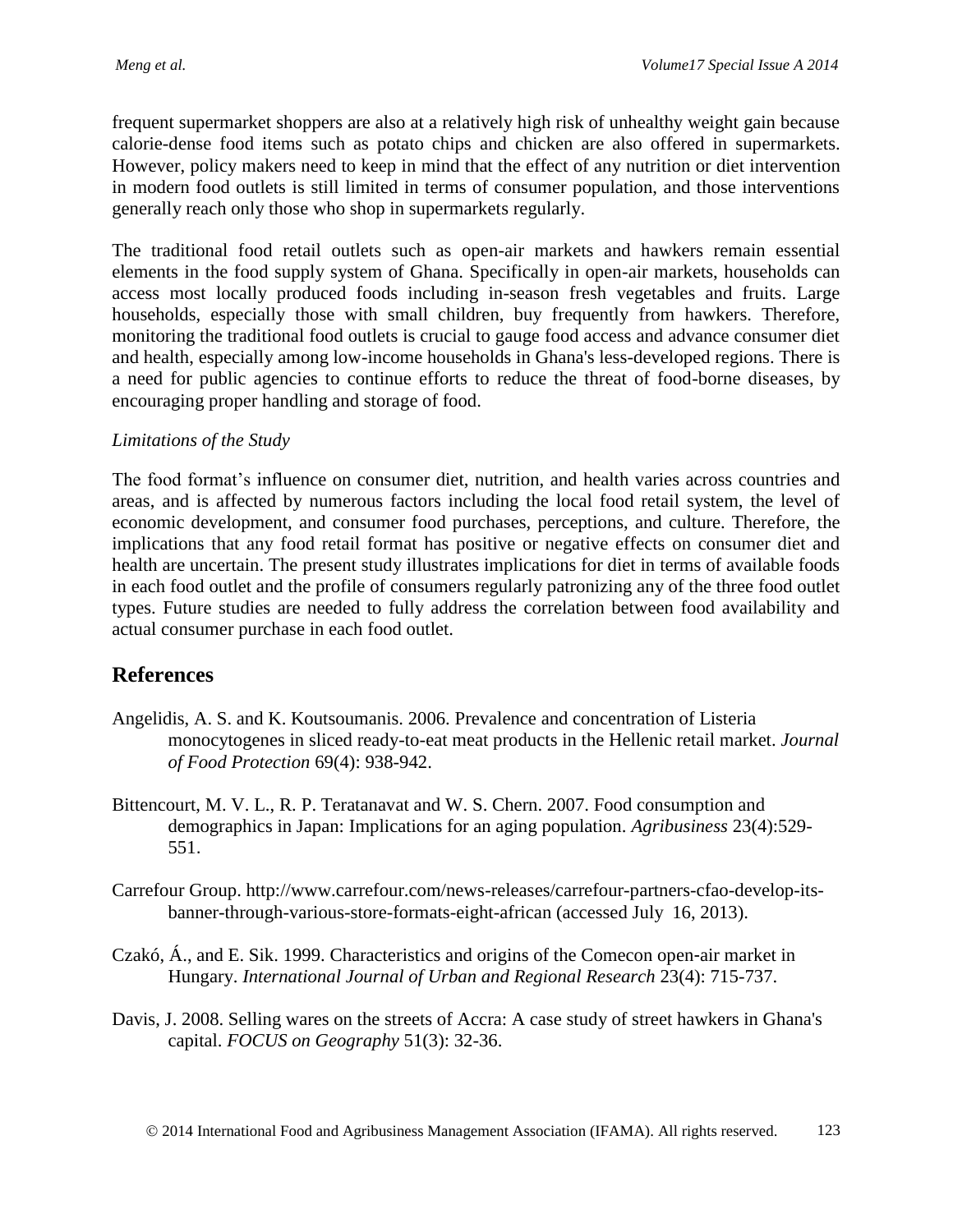- D'Haese, M. and G. V. Huylenbroeck. 2005. The rise of supermarkets and changing expenditure patterns of poor rural households case study in the Transkei area, South Africa. *Food Policy* 30(1):97-113.
- Donkin, A., E. A. Dowler, S. J.Stevenson and S. A. Turner. 2000. Mapping access to food in a deprived area: the development of price and availability indices. *Public Health and Nutrition* 3(1):31-38.
- Emongor, R., and J. Kirsten. 2009. The impact of South African supermarkets on agricultural development in the SADC: A case study in Zambia, Namibia and Botswana. *Agrekon*  48(1):60-84.
- Faiguenbaum, S., J. A. Berdegue and T. Reardon. 2002. The rapid rise of supermarkets in Chile: effects on dairy, vegetable, and beef chains. *Development Policy Review* 20(4):459-471.
- Farley, T. A., J. Rice, J. N. Bodor, , D. A. Cohen, R.N. Bluthenthal and D. Rose. 2009. Measuring the food environment: shelf space of fruits, vegetables, and snack foods in stores. *Journal of Urban Health* 86(5):672-682.
- Field, S., O. Masakure and S. Henson. 2010. Rethinking localization—a low-income country perspective: the case of Asian vegetables in Ghana. *Cambridge Journal of Regions, Economy and Society* 3(2):261-277.
- Filiousis, G., A. Johansson, J. Frey and V. Perreten. 2009. Prevalence, genetic diversity and antimicrobial susceptibility of *Listeria monocytogenes* isolated from open-air food markets in Greece. *Food Control* 20(3):314-317.
- Florkowski, W. J., W. Moon, P. Paraskova, J. Jordanov, A.V.A. Resurreccion, M.S. Chinnan, and L. R. Beuchat. 2002. Customer profiles of retail food outlets in the emerging market economy of Bulgaria. *Journal of Food Distribution Research* 33(2):14-24.
- Fullerton, A. S. 2009. A conceptual framework for ordered logistic regression models. *Sociological Methods & Research 38*(2):306-347.
- Ghana. 2013. Ghana: 1.12 million registered vehicles. [http://african.howzit.msn.com/africa](http://african.howzit.msn.com/africa-entertainment/africa-entertainment-%09gallery.aspx?cp-documentid=256379131&page=10)entertainment/africa-entertainment- [gallery.aspx?cp-documentid=256379131&page=10](http://african.howzit.msn.com/africa-entertainment/africa-entertainment-%09gallery.aspx?cp-documentid=256379131&page=10) (accessed Dec 17, 2013).
- Goldman, A. 2000. Supermarkets in China: The case of Shanghai. *The International Review of Retail, Distribution and Consumer Research* 10(1):1-21.
- Goldman, A., and H. Hino. 2005. Supermarkets vs. traditional retail stores: diagnosing the barriers to supermarkets' market share growth in an ethnic minority community. *Journal of Retailing and Consumer Services* 12(4), 273-284.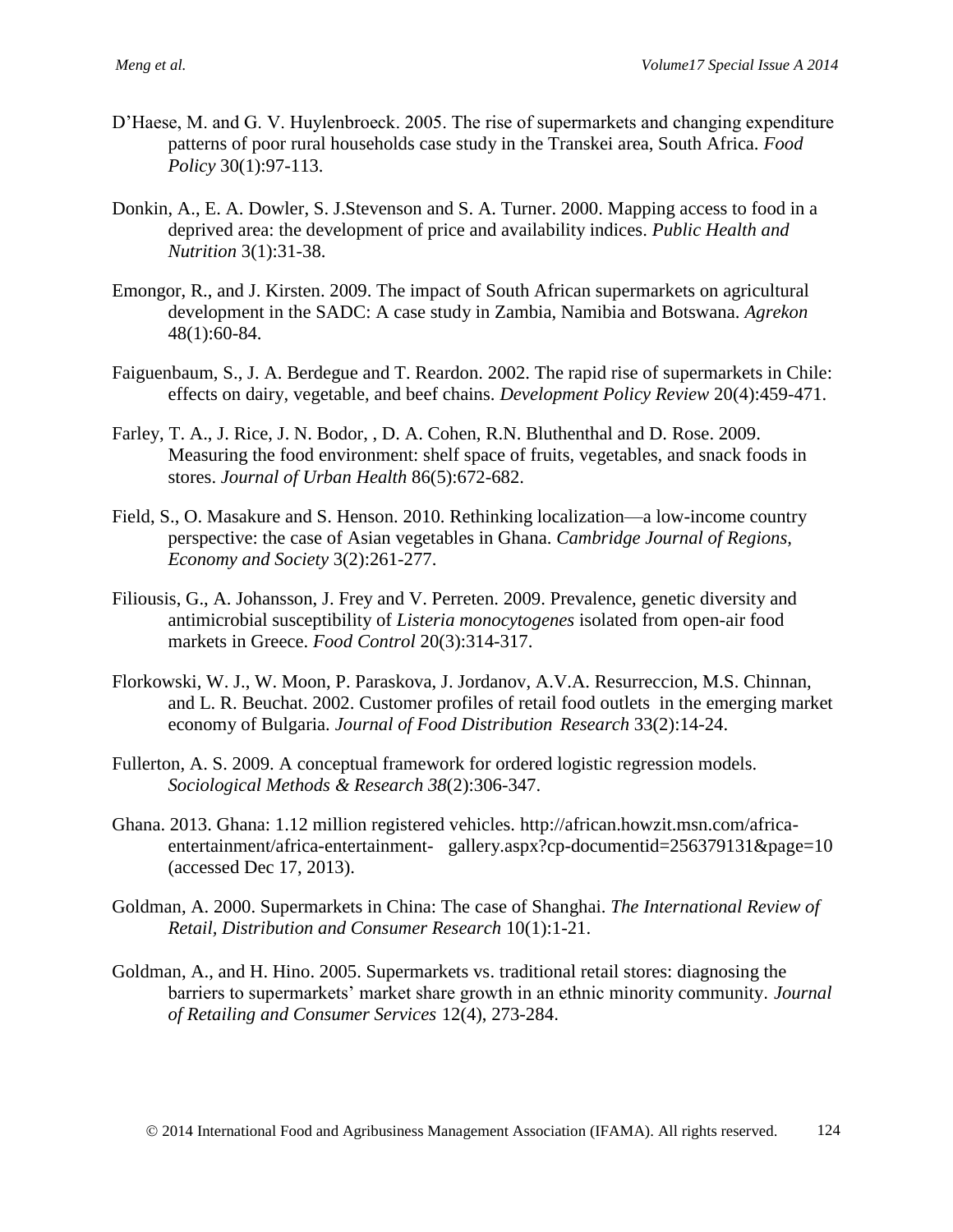- Goldman, A., R. Krider and S. Ramaswami. 1999. The persistent competitive advantage of traditional food retailers in Asia: wet markets' continued dominance in Hong Kong. *Journal of Macromarketing* 19(2):126-139.
- Goldman, A., S. Ramaswami and R. E. Krider. 2002. Barriers to the advancement of modern food retail formats: theory and measurement. *Journal of Retailing* 78(4):281-295.
- Gorton, M., J. Sauer and P. Supatpongkul. 2011. Wet markets, supermarkets and the "big middle" for food retailing in developing countries: Evidence from Thailand. *World Development* 39(9):1624-1637.
- Greene, W. H. 2003. Econometric Analysis,  $5<sup>th</sup>$  edition: Pearson Education India. p.738.
- Han, T., and T. I. Wahl. 1998. China's rural household demand for fruit and vegetables. *Journal of Agricultural and Applied Economics* 30: 141-150.
- Hanashiro, A., M. Morita, G.R. Matté, M.H. Matté and E. A. Torres. 2005. Microbiological quality of selected street foods from a restricted area of Sao Paulo city, Brazil. *Food Control* 16(5):439-444.
- Hawkes, C. 2008. Dietary implications of supermarket development: A global perspective. *Development Policy Review* 26(6):657-692.
- Hu, D., T. Reardon, S. Rozelle, P. Timmer and H. Wang. 2004. The emergence of supermarkets with Chinese characteristics: challenges and opportunities for China's agricultural development. *Development Policy Review* 22(5): 557-586.
- Jolly, C. M., R.T. Awuah, S.C. Fialor, K.O. Agyemang, J. M. Kagochi and A.D. Binns. 2008. Groundnut consumption frequency in Ghana. *International Journal of Consumer Studies* 32(6):675-686.
- Johnson, P.N. T., and R. M. Yawson. 2000. Enhancing the food security of the peri-urban and urban poor through improvements to the quality, safety and economics of street-vended foods. Report on Workshop for "Stakeholders, Policy makers and regulators of Street food vending in Accra," Miklin Hotel, Accra, Sept 25-26.
- Kaynak, E. and E. Borak. 1981. Retailing institutions in developing countries: determinants of supermarket patronage in Istanbul, Turkey. *Journal of Business Research* 9(4): 367-379.
- Kearney, J. 2010. Food consumption trends and drivers. *Philosophical Transactions of the Royal Society B: Biological Sciences* 365(1554): 2793-2807.

Kwatson Ltd.<http://www.kwatsons.com/activities/maxmart.asp> (accessed July 16, 2013).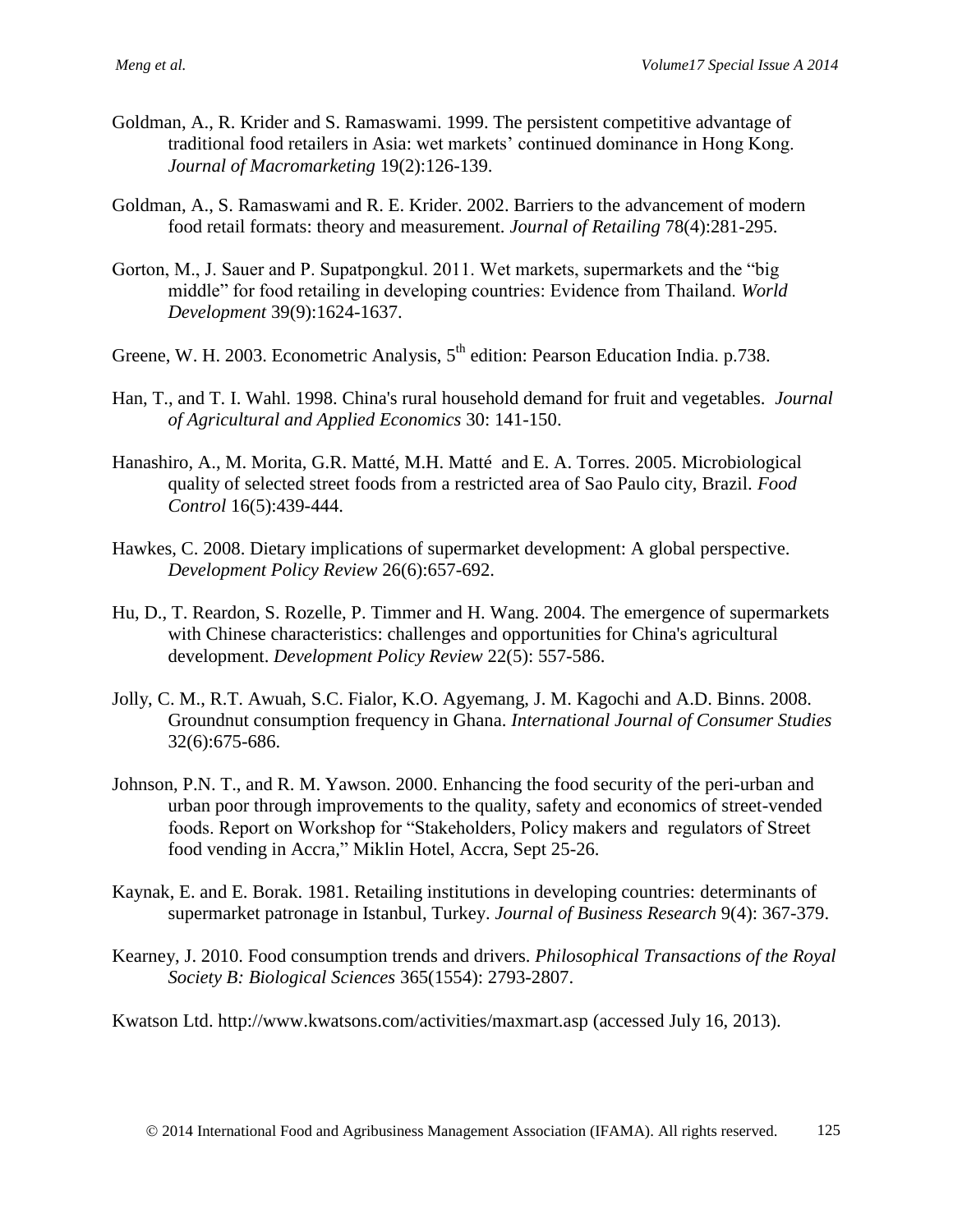- Louw, A., D. Jordaan, L. Ndanga and J. F. Kirsten. 2008. Alternative marketing options for small-scale farmers in the wake of changing agri-food supply chains in South Africa. *Agrekon* 47(3):287-308.
- Louw, A., H. Vermeulen, J. Kirsten and H. Madevu. 2007. Securing small farmer participation in supermarket supply chains in South Africa. *Development Southern Africa* 24(4):539-551.
- Mai, L. and H. Zhao. 2004. The characteristics of supermarket shoppers in Beijing. *International Journal of Retail & Distribution Management* 32(1):56-62.
- Mashinini, N. 2006. Ross McLaren, Retired President and CEO, Shaw's Supermarket, Inc. The Changing Consumer: Demanding but Predictable. *International Food and Agribusiness Management Review* 9(2):103-108.
- McClelland, W. G. 1962. Economics of the supermarket. *The Economic Journal* 72(285):154- 170.
- McDowell, D. R., J. E. Allen-Smith and P. E. McLean-Meyinsse.1997. Food expenditures and socioeconomic characteristics: focus on income class. *American Journal of Agricultural Economics* 79(5):1444-1451.
- McLoughlin, D., S. Bourne, M. Shelman, F. Bradley, and A. Connolly. 2012. Towards a branded food economy in China: Industry speaks. *International Food and Agribusiness Management Review* 15(4):177-184.
- Mensah, P., D. Yeboah-Manu, K. Owusu-Darko and A. Ablordey. 2002. Street foods in Accra, Ghana: how safe are they? *Bulletin of the World Health Organization* 80(7):546-554.
- Michimi, A., and M. C. Wimberly. 2010. Associations of supermarket accessibility with obesity and fruit and vegetable consumption in the conterminous United States. *International Journal of Health Geographics* 9(49):94-112.
- Min, H. 2006. Developing the profiles of supermarket customers through data mining. *The Service Industries Journal* 26(7):747-763.
- Minten, B. and T. Reardon. 2008. Food prices, quality, and quality's pricing in supermarkets versus traditional markets in developing countries. *Applied Economic Perspectives and Policy* 30(3):480-490.
- Moore, L. V. and A. V. Diez Roux. 2006. Associations of neighborhood characteristics with the location and type of food stores. *American Journal of Public Health* 96(2): 325-331.
- Morland, K., A. V. Diez Roux and S. Wing. 2006. Supermarkets, other food stores, and obesity: the atherosclerosis risk in communities study. *American Journal of Preventive Medicine*  30(4):333-339.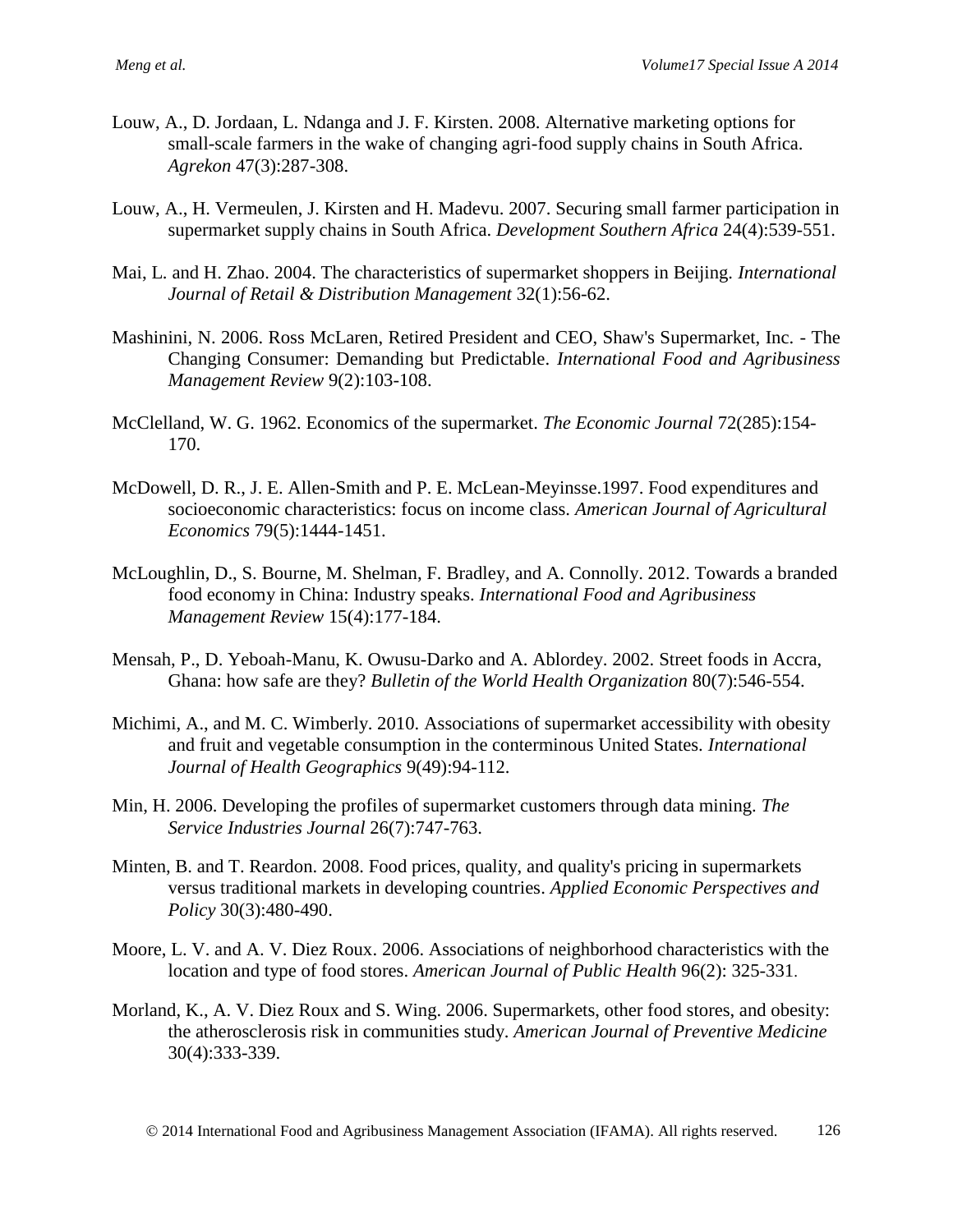- Moser, R., R. Raffaelli and D. Thilmany-McFadden. 2011. Consumer preferences for fruit and vegetables with credence-based attributes: A review. *International Food and Agribusiness Management Review* 14(2):121-141.
- Neven, D., T. Reardon, J. Chege and H. Wang. 2006. Supermarkets and consumers in Africa: the case of Nairobi, Kenya. *Journal of International Food & Agribusiness Marketing*  18(1-2):103-123.
- Nigeria. Food in Nigeria Nigerian Food, Nigerian Cuisine. [http://www.foodbycountry.com/Kazakhstan-to-South-Africa/Nigeria.html.](http://www.foodbycountry.com/Kazakhstan-to-South-Africa/Nigeria.html) (accessed December 17, 2013).
- <span id="page-20-0"></span>Okello, J. J., Lagerkvist, C.-J., Hess, S., Ngigi, M., and Karanja, N. 2011. Choice of fresh vegetable retail outlets by developing-country urban consumers: the case of kale consumers in Nairobi, Kenya. *European Journal of Development Research* 24(3): 434- 449.
- Quaye, W., O. Gyasi, P. Larweh, P.N.T. Johnson and P. Obeng-Aseidu. 2009. The extent of marketability and consumer preferences for traditional leafy vegetables–a case study at selected markets in Ghana. *International Journal of Consumer Studies* 33(3):244-249.
- Rane, S. 2011. Street vended food in developing world: hazard analyses. *Indian Journal of Microbiology* 51(1):100-106.
- Rao, E. J. and M. Qaim. 2011. Supermarkets, farm household income, and poverty: insights from Kenya. *World Development* 39(5):784-796.
- Reardon, T., C. B. Barrett, J. A. Berdegué and J. F. Swinnen. 2009. Agrifood industry transformation and small farmers in developing countries. *World Development* 37(11): 1717-1727.
- Reardon, T., and R. Hopkins. 2006. The supermarket revolution in developing countries: policies to address emerging tensions among supermarkets, suppliers and traditional retailers. *The European Journal of Development Research* 18(4): 522-545.
- Reardon, T., C. P. Timmer, C. B. Barrett and J. Berdegue. 2003. The rise of supermarkets in Africa, Asia, and Latin America. *American Journal of Agricultural Economics* 85(5): 1140-1146.
- Reardon, T., P. Timmer and J. Berdegue. 2004. The rapid rise of supermarkets in developing countries: induced organizational, institutional, and technological change in agrifood systems. *Electronic Journal of Agricultural and Development Economics* 1(2):168-183.
- Ricciuto, L., V. Tarasuk and A. Yatchew. 2006. Socio-demographic influences on food purchasing among Canadian households. *European Journal of Clinical Nutrition* 60(6): 778-790.

2014 International Food and Agribusiness Management Association (IFAMA). All rights reserved. 127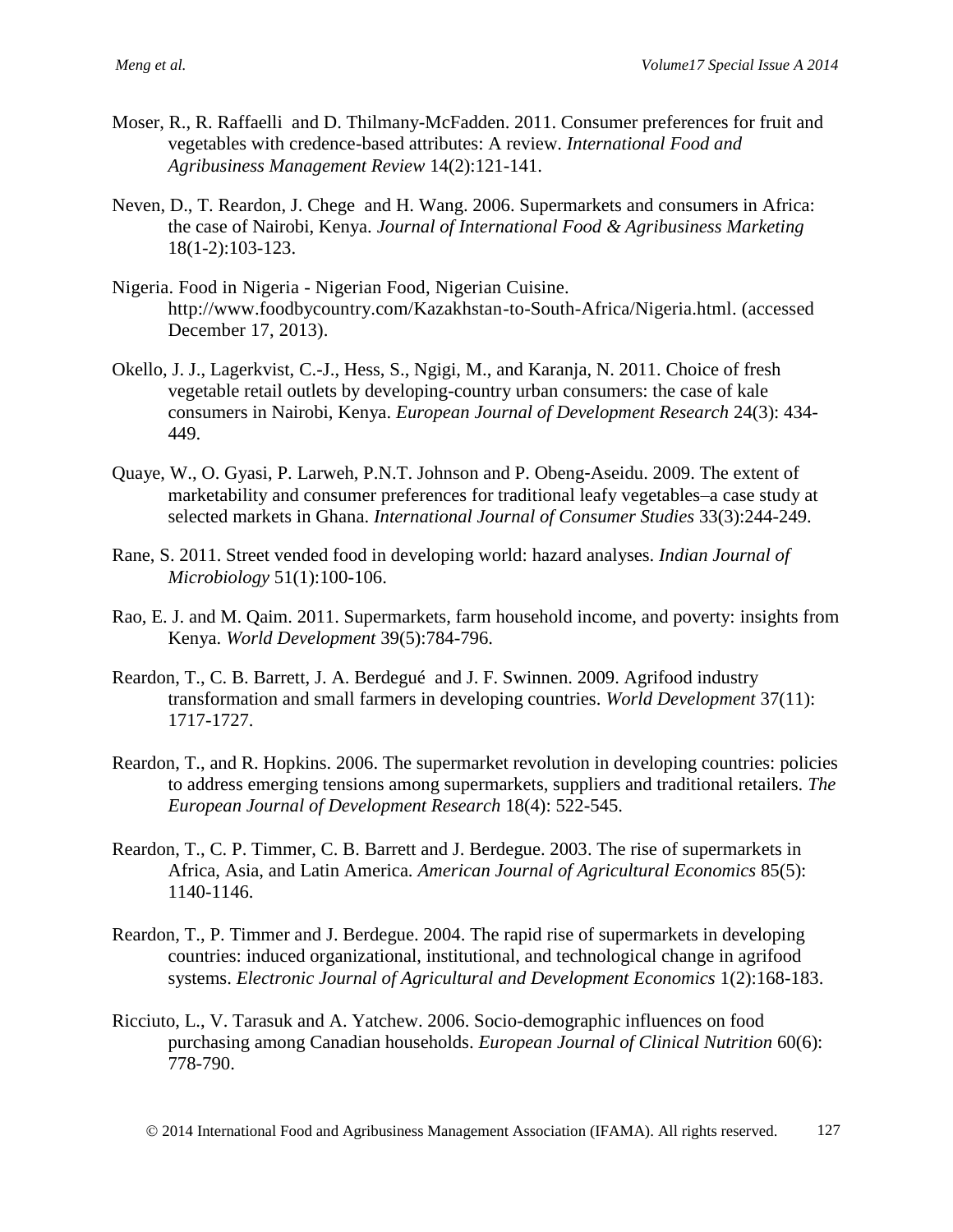- Rose, D. and R. Richards. 2004. Food store access and household fruit and vegetable use among participants in the US Food Stamp Program. *Public Health Nutrition* 7(8):1081-1088.
- Sajaia, Z. 2008. Maximum likelihood estimation of a bivariate ordered probit model: implementation and Monte Carlo simulations. *The Stata Journal* 4(2):1-18.
- Sanlier, N. and S. S. Karakus. 2010. Evaluation of food purchasing behaviour of consumers from supermarkets. *British Food Journal* 112(2):140-150.
- Shepherd, A. 2005. The implications of supermarket development for horticultural farmers and traditional marketing systems in Asia. Rome, FAO.
- Tessier, S., P. Traissac, N. Bricas, B. Maire, S. Eymard-Duvernay, J. El Ati and F. Delpeuch. 2010. Food shopping transition: Socio-economic characteristics and motivations associated with use of supermarkets in a North African urban environment. *Public Health Nutrition* 13(9):1410.
- Tessier, S., P. Traissac, B. Maire, N. Bricas, S. Eymard-Duvernay, J. El Ati and F. Delpeuch. 2008. Regular users of supermarkets in greater Tunis have a slightly improved diet quality. *The Journal of Nutrition* 138(4):768-774.
- Theodoridis, P. K. and K. C. Chatzipanagiotou. 2009. Store image attributes and customer satisfaction across different customer profiles within the supermarket sector in Greece. *European Journal of Marketing* 43(5/6):708-734*.*
- Toh, P. S. and A. Birchenough. 2000. Food safety knowledge and attitudes: culture and environment impact on hawkers in Malaysia. Knowledge and attitudes are key attributes of concern in hawker foodhandling practices and outbreaks of food poisoning and their prevention. *Food Control* 11(6):447-452.